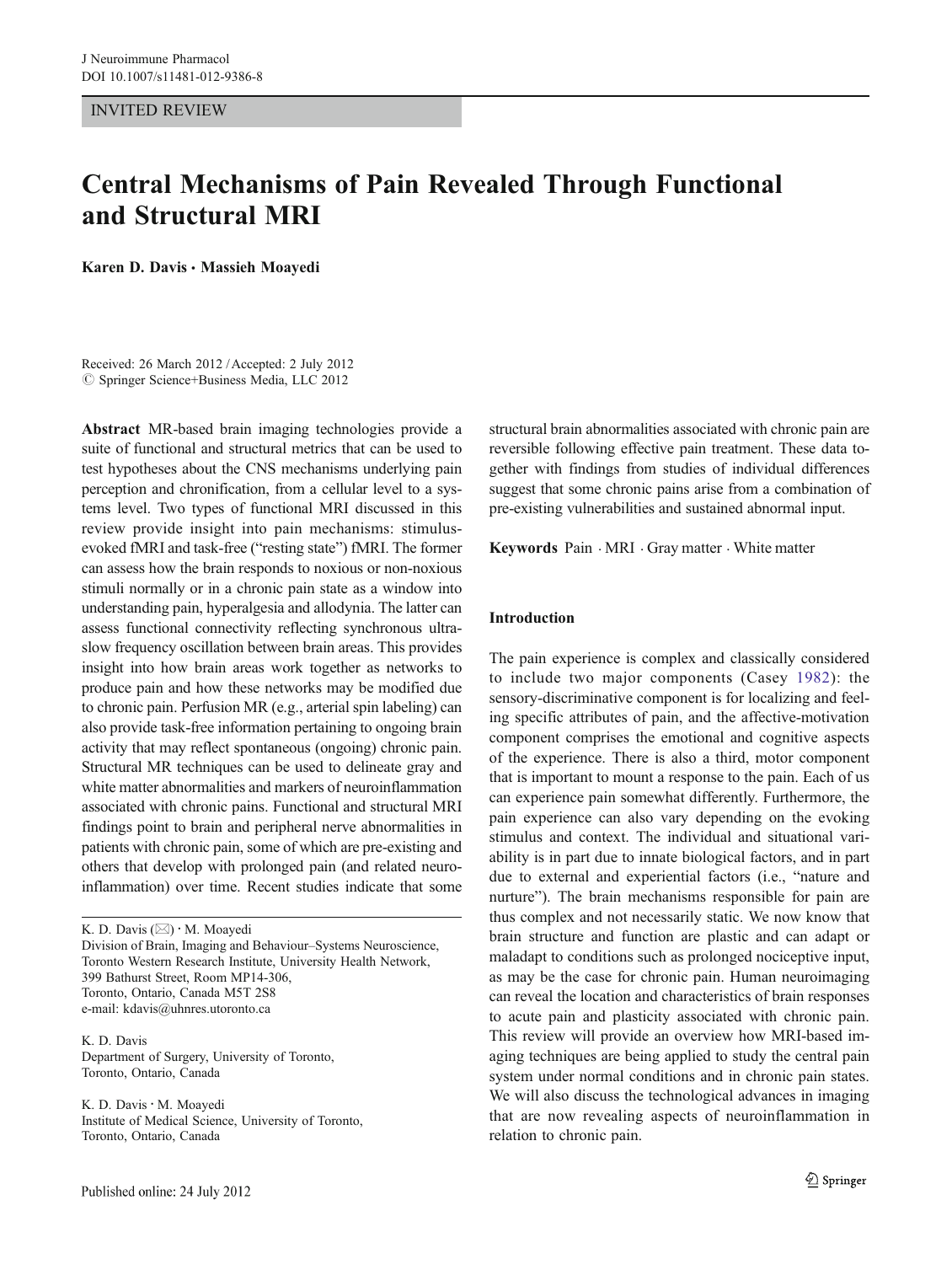#### A model of acute and chronic pain

Pain is thought to be due to complex central processing of ascending (incoming) signals and shaped by descending modulatory pathways. The main ascending pain pathway is the spinothalamic tracts that roughly distributes into a lateral sensory-discriminative and a medial affective system (Albe-Fessard et al. [1985](#page-12-0); Willis [1997](#page-16-0)). Division of function is less clear in the cortex where pain processing is thought to occur in a distributed network (Treede et al. [1999](#page-16-0)) including primary and secondary somatosensory cortex (S1, S2) (Berkley and Parmer [1974](#page-12-0); Kenshalo and Isensee [1983](#page-14-0); Chudler et al. [1986;](#page-13-0) Chudler et al. [1990](#page-13-0); Kalliomäki et al. [1993;](#page-14-0) Dong et al. [1994](#page-13-0); Brüggemann et al. [1997](#page-12-0); Kenshalo et al. [2000](#page-14-0)), anterior and mid cingulate cortex (ACC/MCC) (Vogt et al. [1993;](#page-16-0) Devinsky et al. [1995](#page-13-0)) and insula (Dostrovsky and Craig [1996;](#page-13-0) Augustine [1996](#page-12-0)). Imaging studies of pain report activations in multiple brain regions, including S1, S2, ACC/MCC, insula, prefrontal cortex (PFC), cerebellum and supplemental motor area (SMA) (Peyron et al. [2000;](#page-15-0) Derbyshire [2003](#page-13-0); Strigo et al. [2003](#page-15-0); Apkarian et al. [2005](#page-12-0)).

Cortical networks subserve multiple functions including sensory-discrimination (S1, S2), motivation-affect (ACC/ MCC, insula, PFC), motor (SMA, cerebellum), and also attention, arousal and response selection/emotion functions (ACC/MCC, PFC, S2) (Treede et al. [1999;](#page-16-0) Peyron et al. [1999;](#page-15-0) Peyron et al. [2000\)](#page-15-0). Neuroimaging has revealed that the activity evoked by pain and attention-demanding tasks (including those requiring response selection) is typically located in remarkably similar regions of the anterior- and mid-cingulate regions (Torta and Cauda [2011\)](#page-16-0), leading to the concept that these regions play a role in general salience detection (Downar et al. [2003\)](#page-13-0) (see below). For example, the insula is involved in many sensory and cognitive functions (Augustine [1985;](#page-12-0) Craig et al. [1994;](#page-13-0) Craig [1995;](#page-13-0) Craig et al. [1995;](#page-13-0) Augustine [1996;](#page-12-0) Craig and Dostrovsky [1997](#page-13-0)), including pain (Burton et al. [1993](#page-12-0); Schneider et al. [1993](#page-15-0); Coghill et al. [1994](#page-13-0); Hsieh et al. [1995](#page-14-0); Casey et al. [1996](#page-12-0); Craig et al. [1996;](#page-13-0) Svensson et al. [1997](#page-16-0); Davis et al. [1998](#page-13-0)). The cingulate cortex comprises a rostral affective (ACC) and mid cognitive division (MCC) (Bush et al. [2000\)](#page-12-0) and nociceptive neurons have been identified in the human MCC (Sikes and Vogt [1992](#page-15-0); Hutchison et al. [1999](#page-14-0)). However, this area of the cingulate cortex also contains neurons responsive to attention-demanding, cognitive and emotional stimuli (Davis et al. [2000](#page-13-0); Davis et al. [2005](#page-13-0)) and responses to pain in this region may actually represent a general salience response (Downar et al. [2003](#page-13-0)). Indeed, there is now converging evidence to suggest that the MCC and other cortical areas (e.g., temporoparietal junction, dorsolateral PFC (dlPFC), insula) are involved in multiple functions many of which are actually invoking a non-specific salience response (Downar et al. [2002](#page-13-0); Legrain et al. [2010;](#page-14-0) Torta and Cauda [2011;](#page-16-0) Liang et al. [2012](#page-14-0)). Indeed these regions form a functionally-coupled network that consistently responds to salient stimuli. Descending pathways from the cortex (e.g., DLPFC; ACC) to the brainstem and spinal cord (Bingel and Tracey [2008\)](#page-12-0) modulate the impact of ascending signals and the pain experience.

A model of acute pain and central abnormalities in chronic pain is shown in Fig. [1.](#page-2-0) The main concept is that pain is related to activity in areas of the brain that contribute to the overall sense and intensity of pain, and areas that contribute to its salience, affect cognitive behaviours and trigger the descending pain modulation pathway. However, focal areas of activity (represented by the boxes) do not operate in isolation but through connections (indicated by the lines between the boxes) between complex networks.

There can be 2 types of connectivity between brain areas: anatomical white matter connections, and functional associations of synchronous activity between areas (via interconnections or common inputs). Networks related to attention can interact with the networks that subserve various nociceptive functions. Because of the inherently salient nature of pain, some brain areas reside in both pain and attention networks.

In a chronic pain state, there may be abnormal pain- and/ or salience/attention-related activity, disturbances in connectivity (functional, anatomical) and/or morphology of the pain, attention, and descending pain control networks as well as other networks (see below). Abnormalities may represent pre-existing vulnerabilities or arise from disease/ pain-driven plasticity. Although our model focuses on forebrain processes, there may also be peripheral abnormalities that also contribute to the chronicity of pain. Many chronic pains are characterized by spontaneous pain, cognitive/ attention deficits, and signs of deficient descending controls that may arise from a combination of pre-existing factors and disease-driven plasticity.

Most models of chronic pain focus on neuronal abnormalities, but it is becoming increasingly apparent that glia function needs to be considered in models of chronic pain (Chiang et al. [2011\)](#page-13-0). This is not surprising given that there are many more glial cells in the nervous system than there are neurons. For example, in the periphery, satellite glial cells in dorsal root ganglia and trigeminal ganglia have been shown to play a role in peripheral nociceptive conduction and transmission. In the CNS, microglia and astroglia contribute to sensitization and chronification of pain (Chiang et al. [2011](#page-13-0)) but are not involved in normal nociceptive processing (Watkins et al. [2001](#page-16-0); Milligan and Watkins [2009\)](#page-14-0). Furthermore, microglia are also activated after inflammation and so likely are involved in pain arising from CNS inflammatory processes (Chiang et al. [2011](#page-13-0)).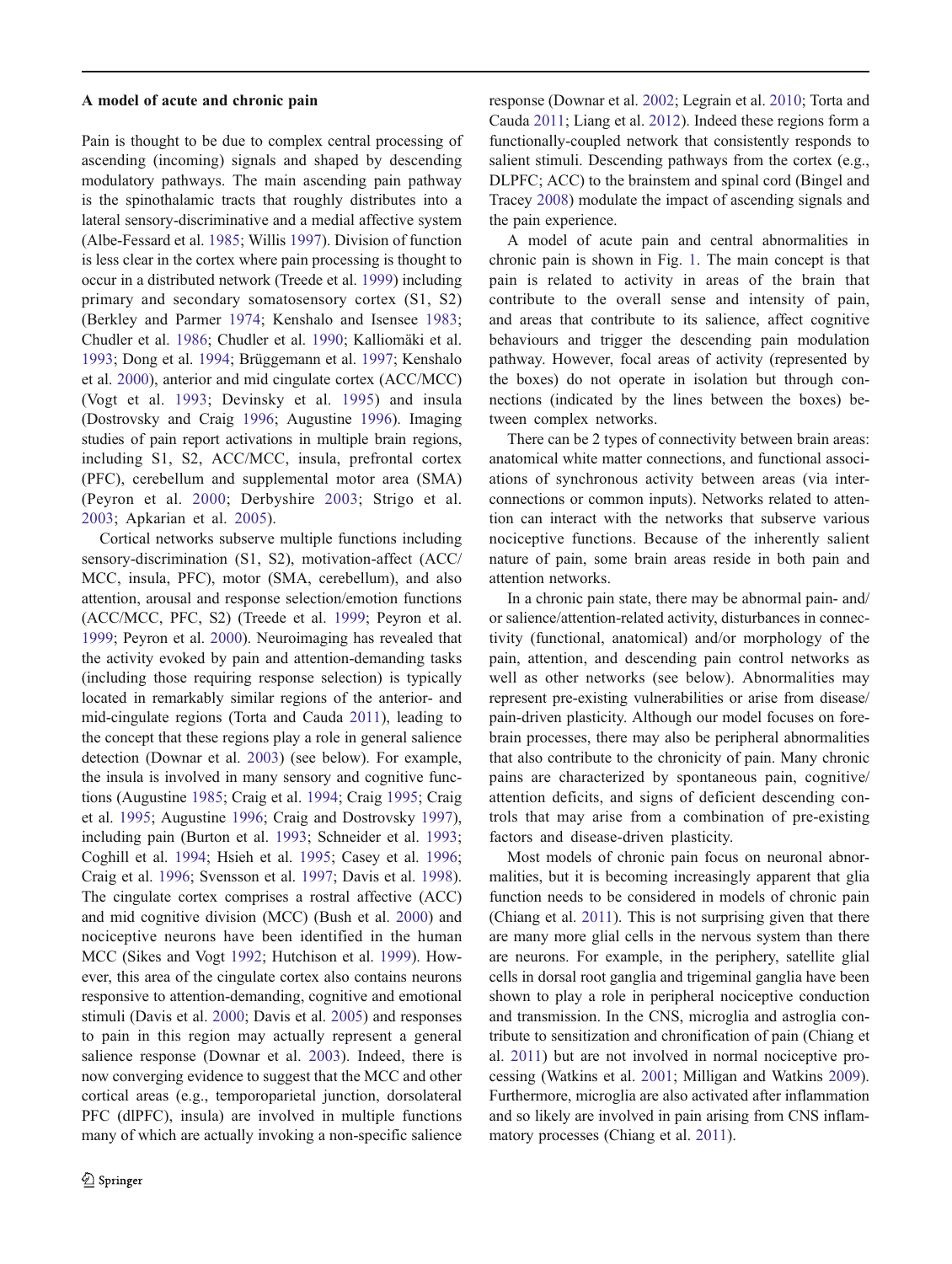<span id="page-2-0"></span>Fig. 1 A model of acute and chronic pain. Top: Nonpathological acute pain is associated with neuronal activity in pain-signaling neurons. The multidimensional nature of pain is reflected by activity within multiple brain regions that operate as networks, and also induce engagement of descending antinociceptive pathways. Bottom: In a chronic pain state, there can be aberrant or ectopic prolonged neuronal activity in nociceptors, and CNS networks that subserve pain and attention/cognition functions. Brain plasticity in chronic pain states may also involve altered network functional or structural connectivity as well as gray matter changes, and an abnormal descending inhibitory control system. (modified from (Davis et al. [2011](#page-13-0)))



## MR-based neuroimaging technologies used to test pain models

Developments in neuroimaging technologies now provide an opportunity to test models of acute and chronic pain like the one depicted in Fig. 1. The attributes of the pain system described in this model can be examined with seven types of functional and structural neuroimaging technologies to assess: 1) Brain responses to a noxious stimulus (stimulusrelated functional MRI); 2) Brain responses related to a specific pain experience (percept-related functional MRI); 3) Functional connectivity between specific brain areas, and in networks ("resting state" functional connectivity with functional MRI); 4) Neuronal activity as reflected by regional cerebral blood flow (arterial spin labeling perfusion MRI); 5) Gray matter volume and cortical thickness (structural MRI); 6) White matter integrity and putative markers of neuroinflammation (diffusion tensor imaging); 7) White matter connectivity between brain areas (diffusion weighted imaging/tractography). The basic principles of these technologies and their applicability to pain research are described below.

#### Functional MRI of pain

Functional MRI (fMRI) signals are based on hemodynamics and so provide an indirect measure of brain activity. The two main types of information that can be derived are 1) responses to a stimulus, task, or related to a perception such as pain, and 2) synchrony between brain areas in a task-free state.

Brain responses to a noxious stimulus

The most common type of fMRI studies evaluates brain responses that are linked to the presentation of an experimental stimulus in comparison to a baseline or control stimulus. This approach can be used to determine how healthy individuals respond to painful stimuli and how individuals with chronic pain respond to either noxious or innocuous stimuli. Therefore, these studies provide a window into the brain mechanisms underlying acute pain and also stimulus-evoked pains (e.g., hyperalgesia and allodynia) in individuals suffering from chronic pain.

Stimulus-evoked fMRI studies evaluate blood oxygen level dependent (BOLD) signals that are related to the proportion of oxy- to deoxy-hemoglobin in the blood (Ogawa et al. [1990\)](#page-15-0). Most fMRI studies of pain use a block design whereby the noxious stimulus is applied for blocks of 10–30s interspersed with blocks of the control condition. The BOLD hemodynamic response function (HRF) is rather slow, peaking about 4–6 after a brief stimulus and lasting approximately 10–14 s (see Fig. [2](#page-3-0)). Thus, to identify the noxious stimulusevoked brain response, first a predictor function is derived that reflects the timecourse of the noxious stimulus delivery mathematically convolved with the HRF to account for this slow, dispersed response. The predictor function is then used to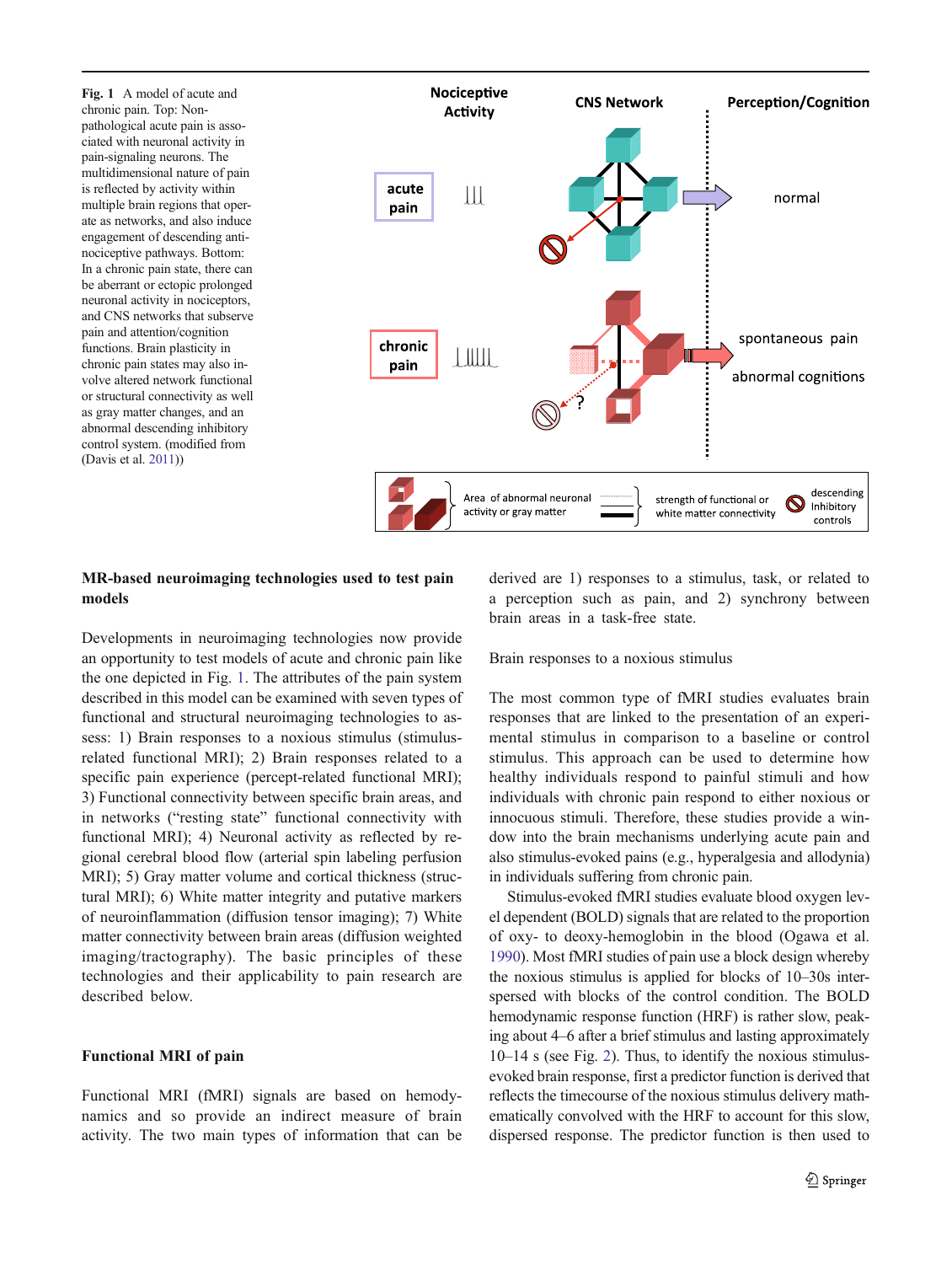<span id="page-3-0"></span>determine whether a brain area shows a "response", essentially a statistically significant difference in the BOLD signal during the time a stimulus is delivered compared to when a control stimulus is delivered (or during a baseline period).

Numerous studies of pain have used this standard approach and have found that acute pain stimuli evokes activity in widespread brain regions including the S1, S2, ACC, MCC, and insula (Apkarian et al. [2005\)](#page-12-0). Some fMRI studies have also reported that noxious stimuli evoke activity in additional brain areas such as the PFC, the motor cortex, the SMA, and subcortically in the basal ganglia, thalamus and brainstem (Apkarian et al. [2005;](#page-12-0) Duerden and Albanese [2011](#page-13-0)). In general, the myriad of findings indicates that pain is associated with activity across distributed areas of the brain, in regions not only traditionally part of pain pathways, but also in areas implicated in innocuous somatosensory, cognitive and motor functions. These findings have led to a broadening of the original concept of pain with the recognition that the pain experience is comprised of affective, emotional, attention, motor responses to noxious stimuli in addition to the pain sensation itself.



Fig. 2 Stimulus-evoked and percept-related fMRI. Two approaches to fMRI study design involve interrogation of data for activations related to the timecourse of the stimulus delivery (left) or related to the timecourse of a particular sensation evoked by the stimulus, such as pain (right). The percept-related approach requires the subject to provide online continuous ratings of their perceptual experience

Brain responses related to a specific pain experience (percept-related responses)

For many sensory systems, the sensations occur in a timelocked fashion with the delivered stimuli. However, this is not always the case for pain. For example, different types of acute pain qualities show varying temporal features (Davis and Pope [2002\)](#page-13-0), some attenuating during a sustained stimulus and other increasing gradually over time (Hashmi and Davis [2008](#page-14-0)). There are also sex differences in pain adaptation to sustained stimuli and habituation to repeated stimuli (Hashmi and Davis [2009\)](#page-14-0). Furthermore, pain responses in chronic pain patients can be quite dissociated from the timecourse of the noxious stimuli, often lingering well after the noxious stimulus has been terminated (Kwan et al. [2005a\)](#page-14-0). Therefore, the simple approach of stimulus-related fMRI analysis described above is not suited to locate brain responses that reflect specific pain percepts or pains that change with sustained or repeated stimuli. To address this shortcoming, we and others developed an approach known as "percept-related" fMRI (Apkarian et al. [2001;](#page-12-0) Davis et al. [2002](#page-13-0); Davis et al. [2004](#page-13-0); Porro et al. [2004](#page-15-0); Kwan et al. [2005b](#page-14-0); Davis [2006\)](#page-13-0) (Fig. 2). This approach is designed to identify brain responses that reflect the temporal pattern of a specific percept. The key methodological necessity in percept-related fMRI is to know precisely what percept the subject is experiencing, and the exact timing of when the subject is experiencing it. The most precise way to track such an experience is to acquire continuous online percept ratings during MRI acquisition. These ratings can then be used to create HRF predictors that reflect the subject's personal experience.

For example, we used this percept-related fMRI approach to extract and distinguish brain responses linked to noxious cold-evoked prickle sensations (Davis et al. [2002](#page-13-0)). We found prickle-related activity in the MCC, ACC, insula, S2, PFC, premotor cortex, as well as the caudate nucleus and dorsomedial thalamus, and attribute these findings to brain activity related to the painful prickle quality itself and also to the sense of something moving on the skin, the inherent salience of the percept, and the desire to mount a motor response. This same stimulus evoked paradoxical heat sensation-related responses in the anterior /mid insula that was proposed to represent thermal perception (Davis et al. [2004\)](#page-13-0).

The utility of percept-related fMRI is also apparent from our findings of disparate brain responses linked to rectal distension pressure stimuli versus those linked to rectal pain sensations in both healthy subjects and patients with irritable bowel syndrome (Kwan et al. [2005b\)](#page-14-0). The percept-related approach was critical for this study because healthy subjects experience rectal-evoked pain that is time-locked to the rectal stimuli, but patients with irritable bowel syndrome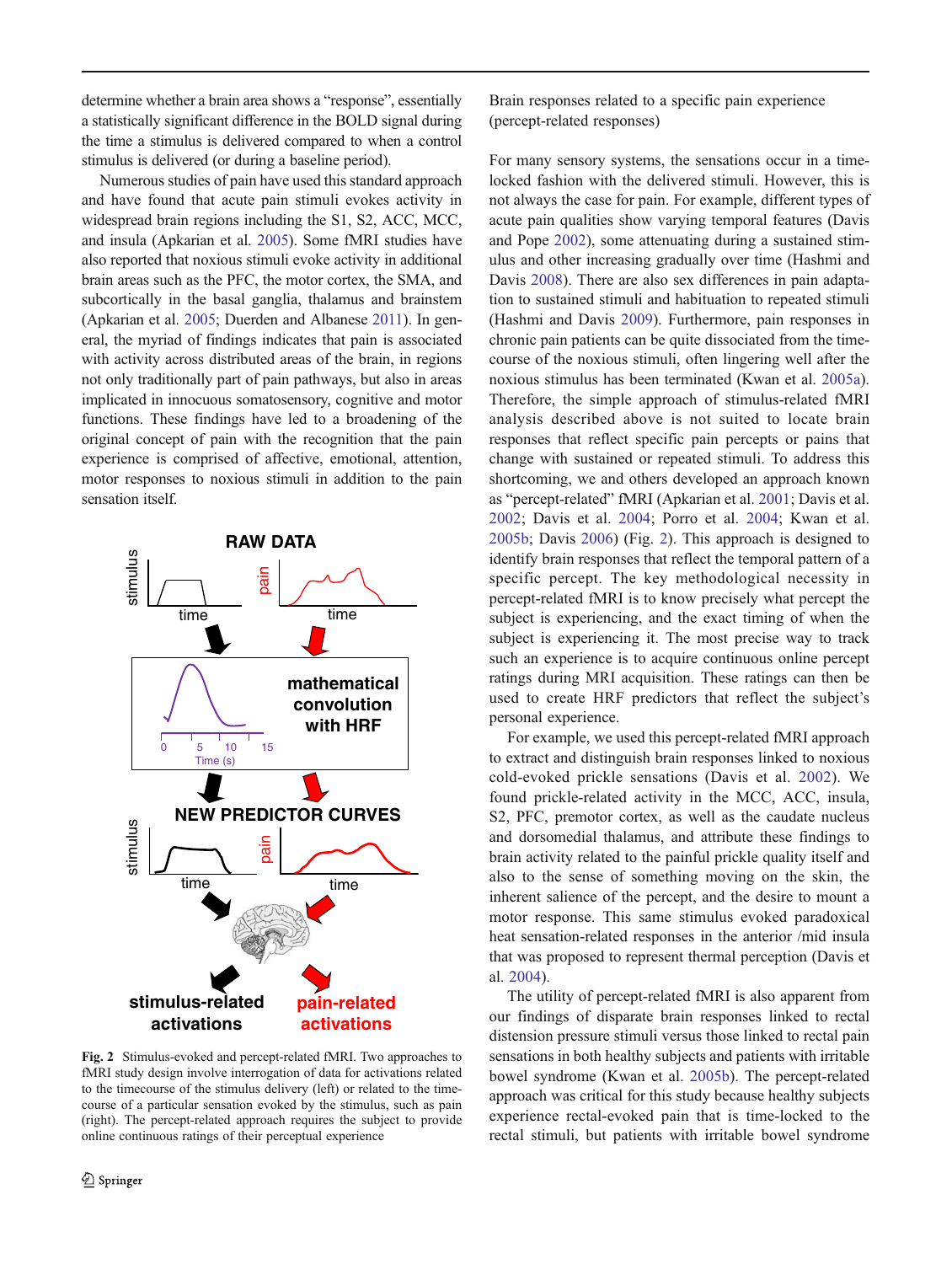<span id="page-4-0"></span>have intense rectal-evoked pain that is not time-locked to rectal distension stimuli (Kwan et al. [2005b\)](#page-14-0). In particular, we found that rectal distension-evoked pain readily activated the ACC and anterior insula in healthy subjects but not in this patient group. The lack of pain-evoked ACC and insula responses in the patients could be due to the reduced gray matter that we subsequently found in these regions and the functional coupling between these areas (Davis et al. [2008](#page-13-0); Taylor et al. [2009](#page-16-0); Blankstein et al. [2010](#page-12-0)) (see below). Overall, these abnormalities in the patients may reflect their heighted rectal-evoked pain that could arise from reduced brain responses to detection salient, painful interoceptive stimuli and triggering of antinociceptive and homeostatic mechanisms.

#### Functional connectivity between brain areas

Rather than assessing evoked responses, it is also possible to measure neural activity that is not linked to a specific stimulus or task. The most developed approach is referred to as "functional connectivity" and identifies brain regions that have synchronous ultra-low frequency oscillations (<0.1 Hz). This approach provides insight into how brain areas work together as networks to produce pain and how these networks can become strengthened or weakened in chronic pain (Fig. 3).

It is important to appreciate that the term "functional connectivity" refers only to the finding that brain areas show temporal correlation at <0.1 Hz (Friston [1994](#page-14-0)). Thus, the association between areas that show functional connectivity may be via direct connections, indirection connections, or through a common input. Functional connectivity has been used to examine putative networks of brain areas that show intrinsic connectivity, typically identified in a "resting state" when the subject is not engaged in a task. The first network shown to have functional connectivity was deemed to represent a default mode of the brain (the DMN) (Raichle et al. [2001](#page-15-0); Gusnard et al. [2001](#page-14-0); Mazoyer et al. [2001](#page-14-0)) and includes the posterior cingulate, precuneus, medial PFC (mPFC) and lateral parietal cortices. These areas were active and showed functional connectivity in a task-free state, but were suppressed during a task (i.e., task-negative activity), hence the proposal that the network functions as an internal and external environmental monitor (Greicius et al. [2003;](#page-14-0) Greicius and Menon [2004](#page-14-0); Fransson [2005](#page-14-0)). Other functionally connected networks that become active during a task can show anti-correlated activity to the default mode network (Fox et al. [2005](#page-14-0)). In general, intrinsic networks are readily identifiable in healthy humans, and functions have been proposed based on the spatial constellation of regions that are functionally connected (Smith et al. [2009](#page-15-0)), and their

Fig. 3 Chronic pain-related brain activity. Top: Pain is signaled by increased neuronal activity (action potentials represented by vertical ticks) in neurons located in specific brain areas associated with pain and salience. The technique of arterial spin labeling (ASL), a perfusion-based MRI application, can be used to detect increased rCBF associated with this ongoing activity within a specific brain region of interest (ROI). Bottom: Pain may also increase the neuronal synchronization (seen in low frequency oscillations) between ROIs in a network, and this can be detected with resting state BOLD fMRI

## **ASL: Regional Neuronal Activity**

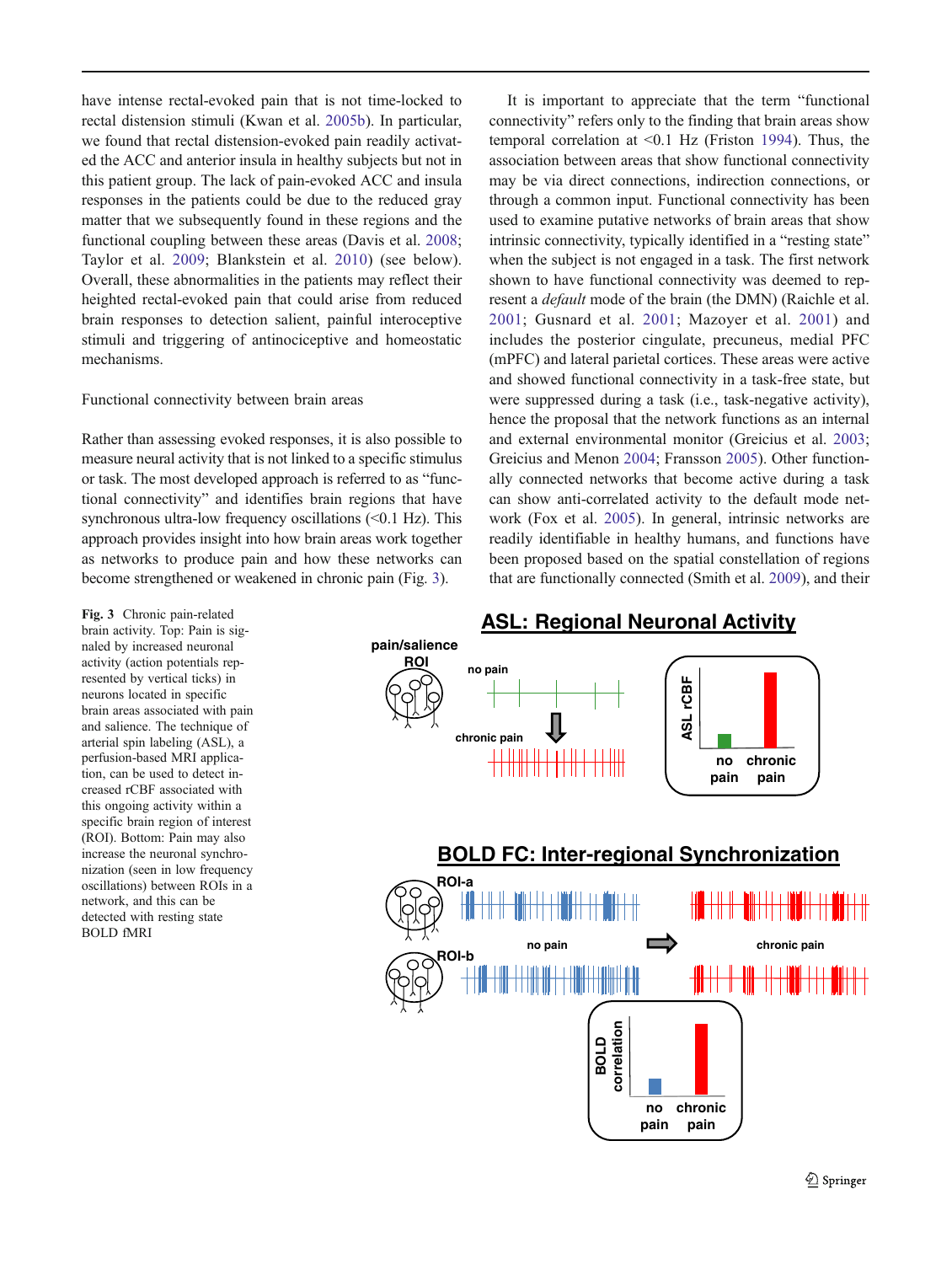co-activation during a task. For example, several intrinsic resting state networks have been identified (Fox et al. [2005](#page-14-0); De Luca et al. [2006;](#page-13-0) Weissman-Fogel et al. [2010](#page-16-0)) that may serve salience, executive control, sensorimotor, cognitive and emotional functions.

It is likely that interactions between intrinsic resting state networks and networks of brain areas that receive nociceptive input become dysfunctional in pain states. For example, we and others have found that the DMN is suppressed by both cognitive load and acute pain (Seminowicz and Davis [2007b\)](#page-15-0) and disrupted in chronic pain (Baliki et al. [2008](#page-12-0)). In the context of chronic pain, two recent studies have identified abnormal DMN connectivity. One study reported increased connectivity of the mPFC with pain-related regions (e.g., insula, S2, MCC) in chronic low-back pain (Baliki et al. [2011](#page-12-0)). Another study reported greater DMN connectivity with the insula in fibromyalgia (compared to controls) that was related to pain intensity (Napadow et al. [2010](#page-15-0)). In a follow-up study of the same patients, this group (Napadow et al. [2012\)](#page-15-0) found that DMN connectivity with the insula was reduced proportionally to the reduction of their pain. Another study identified increased insular-cingulate connectivity in myofascial temporomandibular disorder patients during rest (Ichesco et al. [2012](#page-14-0)). Furthermore, the mPFC, as part of the DMN, is deactivated (an abnormal response) during task performance in chronic pain (Baliki et al. [2008](#page-12-0)), including temporomandibular disorder (Weissman-Fogel et al. [2011\)](#page-16-0). Patients with chronic pain may be in a "stuck" state of selfreferential thought or focus on their pain, and this state may relate to their abnormal intrinsic brain networks.

Functional connectivity can also be used to interrogate patterns of brain connectivity with focal brain regions-ofinterest ("seed") (Fig. 4). With this seed-based approach, a "fingerprint" of connectivity can be defined for one brain area. For example, we and other groups have created connectivity fingerprints for subregions of the insula (Taylor et al. [2009](#page-16-0)) and cingulate cortex (Margulies et al. [2007;](#page-14-0) Yan et al. [2009](#page-16-0); Yu et al. [2011\)](#page-16-0). Our finding of functional coupling between the MCC and anterior and mid-insula provides a framework for understanding the parallel abnormal responses of these regions to rectal distension in patients with irritable bowel syndrome, as mentioned above (Kwan et al. [2005b\)](#page-14-0). Interestingly, another study has shown that reduced insula-PAG functional connectivity in individuals with high pain vigilance (Ploner et al. [2010](#page-15-0)). This supports the concept that an attenuated insula response in patients with irritable bowel syndrome who have a strong focus (vigilance) on their pain, would also be coupled to reduced activity in the PAG descending antinociceptive system.

## Neuronal activity as reflected by regional cerebral blood flow

Arterial spin labeling (ASL) is a perfusion MRI technique that can provide task-free information pertaining to ongoing brain activity that may reflect spontaneous pain characteris-tic of chronic pain populations (Fig. [3](#page-4-0)). ASL is akin to  $^{15}O-$ PET in that it can produce quantitative images of regional cerebral blood flow (rCBF) which reflects neuronal activity with or without a task or stimulus (Alsop [2011](#page-12-0); Pan et al. [2011\)](#page-15-0). The fundamental difference between functional connectivity using BOLD and ASL is that the former essentially examines networks that comprise very slow frequency interregional synchronizations and the latter examines focal neuronal activity based on rCBF (Fig. [3](#page-4-0)). The newly developed pseudo-continuous ASL (pCASL) provides excellent spatial resolution, signal-to-noise ratio sensitivity, and reliability, and corresponds with  $^{15}$ O-PET data (Dai et al. [2008](#page-13-0); Xu et al. [2010;](#page-16-0) Wu et al. [2010\)](#page-16-0).

Therefore, although BOLD fMRI can identify stimulusevoked activity or low frequency functional connectivity, it cannot quantitatively measure ongoing activity within a focal region of the brain. Thus, in the context of chronic pain, BOLD fMRI can only detect stimulus-evoked activity (related to allodynia or hyperalgesia) or very slow interregional synchronization, whereas pCASL can uniquely measure brain activity in a specific focal brain area related to ongoing spontaneous pain—the most pronounced feature of most chronic pains. The first studies of pain with ASL demonstrated that the technique could reliably identify acute pain-evoked activity in brain regions previously associated

Fig. 4 Seed-based functional connectivity. The resting-state BOLD signal from a seed region of interest is extracted and used to interrogate other brain regions to locate areas of tightly correlated activity with the seed region activity

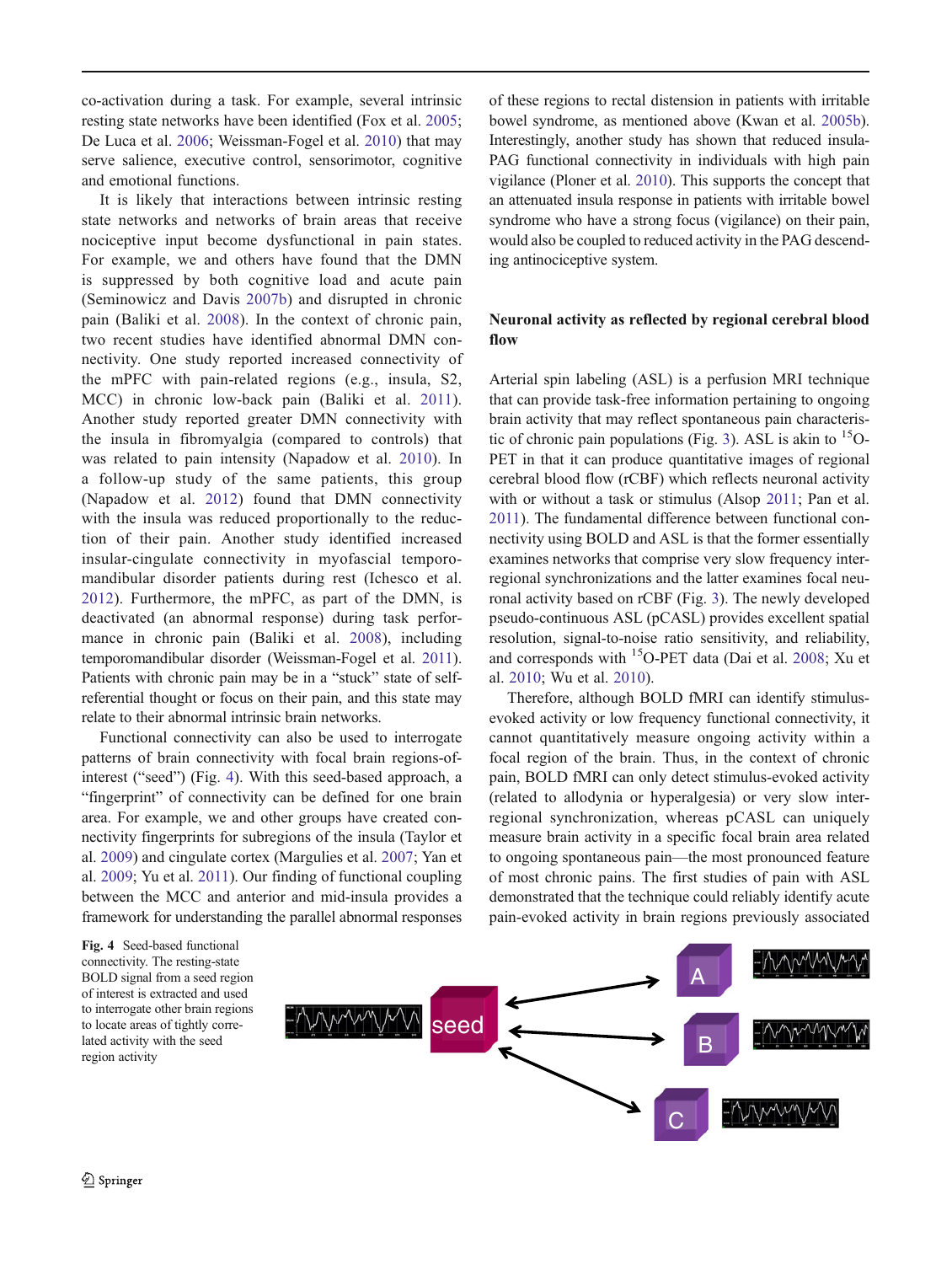with acute pain using BOLD fMRI (Owen et al. [2008;](#page-15-0) Owen et al. [2010\)](#page-15-0). However, the most exciting application of pCASL is that it provides a unique opportunity to noninvasively study regional brain activity related to spontaneous chronic pain that is not possible with other non-invasive imaging methods (i.e., PET imaging requires the use of radioisotopes) (Tracey and Johns [2010](#page-16-0)) (Fig. [3\)](#page-4-0). Recent studies have also verified that ASL can detect brain activity related to post-surgical pain (Howard et al. [2011](#page-14-0)), low back pain (Wasan et al. [2011\)](#page-16-0), migraine (Kato et al. [2010](#page-14-0)), and pain modulation during meditation (Zeidan et al. [2011\)](#page-16-0) and future ASL-based studies can now be designed to test models of chronic pain such as the one depicted in Fig. [1](#page-2-0).

## Structural MRI: pain-related gray and white matter abnormalities

Structural MRI (sMRI) can quantify gray matter and white matter in humans (Smith et al. [2006](#page-15-0)), and so these technologies can be used to assess brain plasticity in terms of gray matter volume, cortical thickness, and to assess white matter integrity and connectivity. White matter findings have been linked to gray matter function (Behrens and Johansen-Berg [2005;](#page-12-0) Geha et al. [2008](#page-14-0)), structural connectivity has been linked with resting state functional connectivity (Greicius et al. [2004](#page-14-0)), and a relationship between anatomical connectivity and functional activity has been demonstrated (Honey et al. [2009](#page-14-0); Smith et al. [2009](#page-15-0); Eickhoff et al. [2010](#page-13-0); Mars et al. [2011\)](#page-14-0). Thus, both fMRI and sMRI methods are complementary to each other, providing insight into structure-function relationships associated with pain perception and antinociception (Fig. 5).

Gray matter volume and cortical thickness

Gray matter is often measured with the technique of voxelbased morphometry (VBM) (Ashburner and Friston [2000\)](#page-12-0). This method can be used to locate subcortical and cortical areas of statistically significant differences in regional gray matter density (i.e., partial volume effect due to gray matter) between subject groups. A complementary method to VBM is called cortical thickness analysis (CTA) which measures scalar values of cortical thickness.

To date, only two studies have investigated structural gray matter correlates of acute pain. Teutsch and colleagues (Teutsch et al. [2008](#page-16-0)) demonstrated that 20 min of noxious stimulation over eight days in healthy subjects induced increased gray matter volume in the premotor cortex, MCC, S1, inferior parietal lobule, and the medial temporal gyrus (Teutsch et al. [2008](#page-16-0)). These changes were accompanied by functional changes: subjects habituated behaviourally (i.e., they reported the same stimulus as less painful) (Bingel et al. [2007;](#page-12-0) Teutsch et al. [2008;](#page-16-0) Bingel et al. [2008\)](#page-12-0), and showed decreased pain-evoked activation in the thalamus, S2, insula and the putamen, and increased activation in the subgenual ACC (Bingel et al. [2007](#page-12-0)). Although not explicitly tested, it is inferred that these structural changes observed were related to the pain habituation. These findings provide evidence that repeated noxious stimulation induces structural brain plasticity. Additionally, a recent study in our lab (Erpelding et al. [2012b](#page-13-0)) found that cortical thickness in S1 is correlated with individual subjects' heat and cold pain sensitivity, and cortical thickness of the MCC correlated with heat pain sensitivity.



Fig. 5 A model of chronic pain whereby there are increased pain signals and decreased antinociception signals can be tested using brain imaging measures of brain anatomy, connectivity and function. Four types of MRI metrics can be used to measure brain structure and function but the structure-function relationship is not understood: 1) Neuronal activity within a focal brain area—with arterial spin labeling

(ASL)—a perfusion MRI method to quantify regional cerebral blood flow (rCBF), 2) Gray matter—with cortical thickness analysis and voxel based morphology, 3) White matter connectivity between brain regions—with diffusion tensor imaging, 4) Functional connectivity between brain areas—synchronization of low frequency oscillations, with resting state BOLD fMRI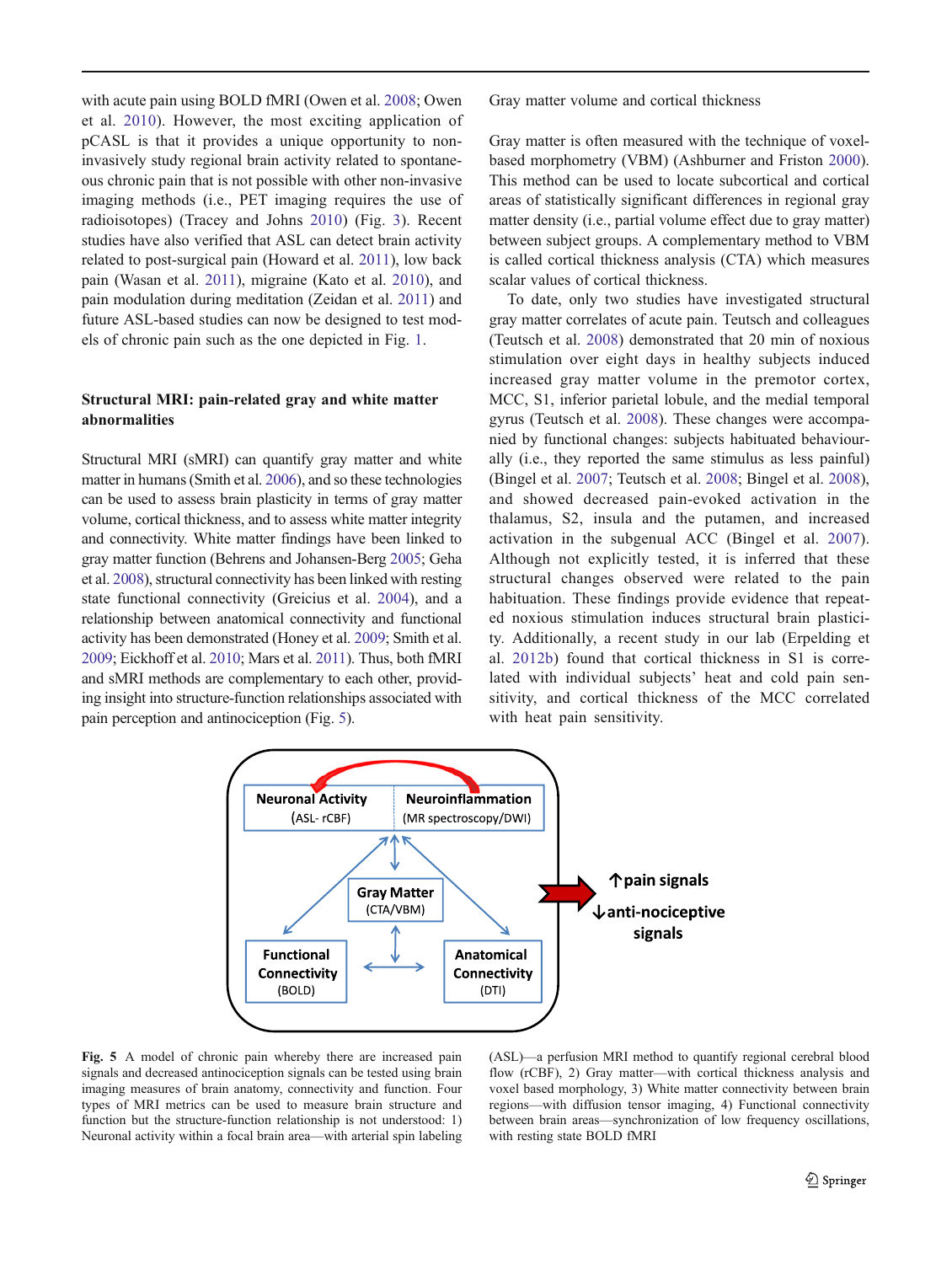In chronic pain, the most common brain regions showing gray matter abnormalities are the PFC, insula, ACC and MCC (for a summary of all the studies that have found abnormalities in chronic pain, see Table [1](#page-8-0)). Other regions found to be abnormal in chronic pain include the thalamus, basal ganglia, S1, S2, and brainstem. Additionally, some studies have reported abnormalities in the temporal lobe and the posterior cingulate cortex. In every region, with the exception of the basal ganglia and the brainstem, most studies showed a decrease in gray matter in chronic pain. We studied two cohorts of patients with irritable bowel syndrome and found gray matter thinning in regions of the MCC and anterior insula (Davis et al. [2008;](#page-13-0) Blankstein et al. [2010\)](#page-12-0), corresponding to the regions we previously reported deficits in rectal-evoked fMRI responses (Kwan et al. [2005b\)](#page-14-0) and more recently found to be normally functionally connected (Taylor et al. [2009\)](#page-16-0).

Interestingly, recent evidence suggests that some gray matter abnormalities in some chronic pain disorders are caused by the pain, rather than pre-existing abnormalities. For instance, we reported that thalamic gray matter volume is related to the duration of pain in patients with temporomandibular disorder (Moayedi et al. [2011\)](#page-15-0). Recent evidence from longitudinal studies has provided further support for this hypothesis. For example, Rodriguez-Raecke and colleagues (Rodriguez-Raecke et al. [2009\)](#page-15-0) showed gray matter abnormalities in several brain region of patients with primary hip osteoarthritis. These patients underwent surgery, which, for the most part, resolved the pain. Post-operative scans of a subgroup of these patients revealed that some, but not all, of the gray matter abnormalities had resolved (i.e., there were no differences between controls and patients). Four other studies have since demonstrated similar effects—partial reversal of brain gray matter abnormalities after patients' pain has been resolved in the same (Gwilym et al. [2010](#page-14-0)) and other chronic pain disorders, including chronic low back pain (Seminowicz et al. [2011\)](#page-15-0) and chronic post-traumatic headache (Obermann et al. [2009\)](#page-15-0). However, it is unclear whether these gray matter changes occur because the chronic pain per se resolves or whether they are due to other secondary events. For instance, it is possible that a person with chronic pain in the hip will be more sedentary, compared to when they are no longer in pain. Furthermore, pain has been associated with changes in mood, including increased incidence of depression and anxiety, which could resolve once the pain is gone. Thus, the changes in lifestyle could feasibly alter both motor and affective brain regions. Also, it has recently been shown that medications, such as painkillers, can alter the structure of the brain (Younger et al. [2010;](#page-16-0) Walther et al. [2011\)](#page-16-0). Therefore, when patients are no longer taking painkillers, brain abnormalities may resolve.

It is noteworthy that not all of the observed gray matter abnormalities were abolished with the cessation of pain.

This may be related to lasting effects of medications, such as opiates, which have been shown to produce long-term changes in the cingulate cortex, amygdala, PFC, hypothalamus, brainstem, and the hippocampus of patients with chronic low-back pain (Younger et al. [2010](#page-16-0)). These changes did not show reversal after the patients had ceased managing their pain with morphine for many months. It is also noteworthy that functional pain syndromes, such as irritable bowel syndrome, fibromyalgia, and temporomandibular disorder, are defined as disorders that disturb normal function without any obvious structural or biochemical abnormality (Diamant [1995](#page-13-0)). Therefore, it is possible that mechanisms other than increased nociceptive drive from the periphery may be driving gray matter abnormalities in the brain. An alternative possibility is that gray matter abnormalities predate the onset of chronic pain. In this scenario, gray matter abnormalities are pre-existing vulnerabilities that may contribute to the development of chronic pain (Davis [2011\)](#page-13-0). Evidence for this proposition comes from studies that have identified regions of gray matter abnormalities related to stable personality traits, such as neuroticism or pain catastrophizing (Schweinhardt et al. [2008](#page-15-0); Blankstein et al. [2010](#page-12-0)) which are related to heightened pain sensitivity. We have recently demonstrated that pain helplessness, a subscale of the Pain Catastrophizing Scale (Sullivan et al. [1995](#page-16-0)) is related to gray and white matter structure in temporomandibular disorder patients.

In sum, there are both pre-existing and pain-driven gray matter abnormalities in the brain of chronic pain patients. In general, there appears to be increases in sensory/nociceptive brain regions, indicative of increased nociceptive drive; decreases in pain modulation brain regions, indicative of potentially dysfunctional pain-modulatory systems.

The pathophysiology of pain-related gray matter abnormalities is not understood. However, insight may be gained by examining MRI-detectable changes that occur as part of the natural aging process, with increased use (experience, learning and memory), as well as in response to injuries including deafferentation and amputation. Pakkenberg and Gundersen ([1997](#page-15-0)) reported that whole brain age-related atrophy in humans is due to neuronal loss and reduced cell packing density. However, Peters et al. (Peters et al. [1998](#page-15-0)) reported that age-related atrophy in macaques is not related to a decrease in the number of neurons but could be due to changes in other gray matter constituents (e.g., glia) or biochemical changes within cells. There are also other proposed hypotheses to explain mechanisms of gray matter change: for instance, rather than neural loss, there may be glial death (May [2008](#page-14-0)). Recent evidence suggests that gray matter loss may be related to the density of small dendritic spines (Metz et al. [2009](#page-14-0); Dumitriu et al. [2010](#page-13-0)), and the remodeling of neuronal processes (Lerch et al. [2011\)](#page-14-0). Alternatively, reversible gray matter changes in chronic pain may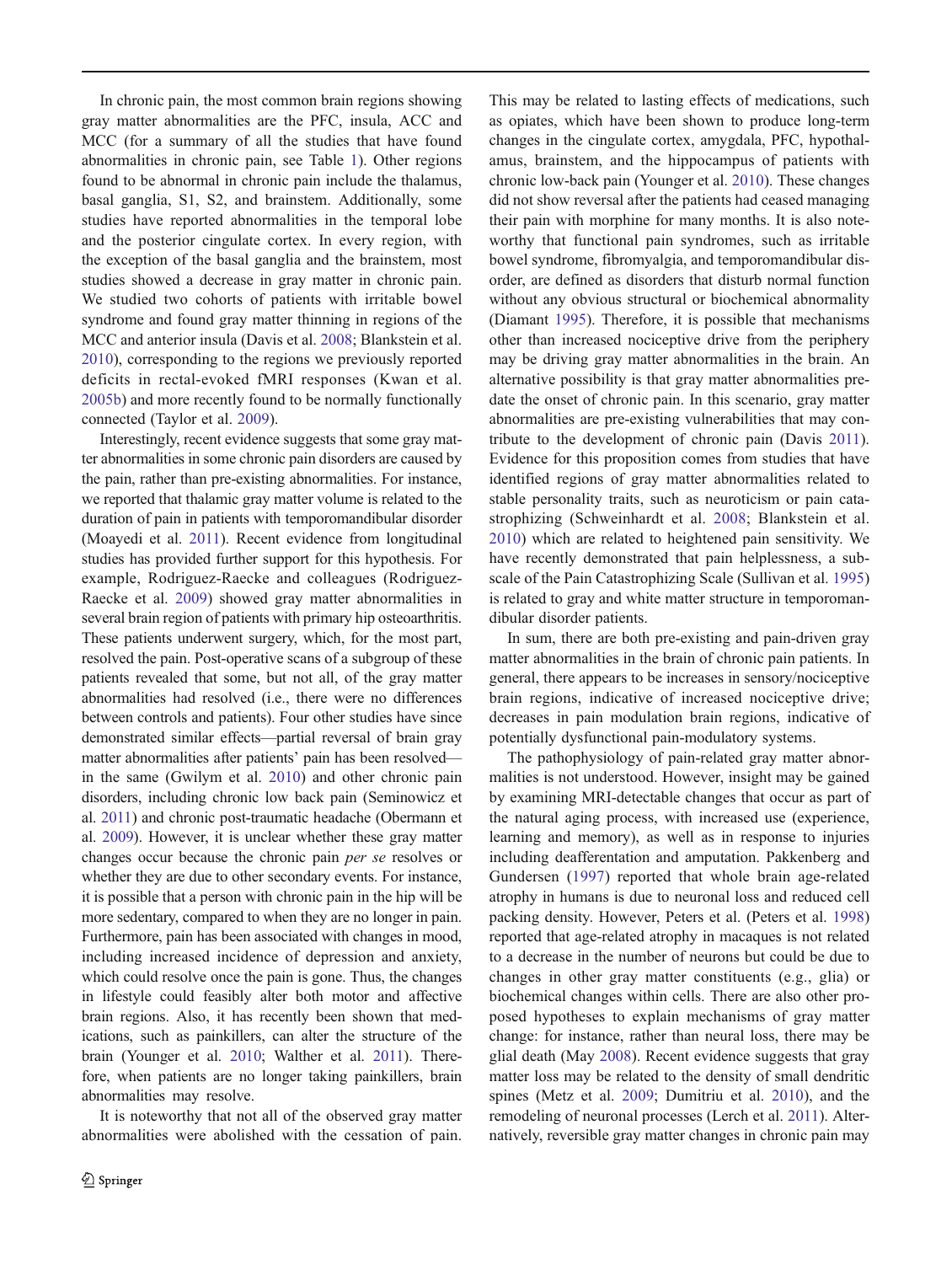<span id="page-8-0"></span>

|  | Table 1 Gray matter abnormalities in chronic pain populations |  |  |
|--|---------------------------------------------------------------|--|--|
|  |                                                               |  |  |

| Chronic<br>pain<br>disorder | Reference                                                          | Thal         | <b>BG</b>                         |                       | S1             | S <sub>2</sub>    | IC           | ACC          |              | MCC                   | M1 | PFC                                     | <b>Brainstem</b> | Other                               |
|-----------------------------|--------------------------------------------------------------------|--------------|-----------------------------------|-----------------------|----------------|-------------------|--------------|--------------|--------------|-----------------------|----|-----------------------------------------|------------------|-------------------------------------|
| CBP                         | Apkarian et al., 2004                                              | $\downarrow$ |                                   |                       |                |                   |              |              |              |                       |    | $\downarrow$ dlPFC                      |                  |                                     |
|                             | Schmidt-Wilcke et al., 2006                                        | $\uparrow$   | t putamen                         | $\downarrow$          |                |                   |              |              |              |                       |    | ↓ dlPFC                                 |                  | ↓ pTL, TL                           |
|                             | Buckalew et al., 2008                                              |              |                                   |                       |                |                   |              |              |              |                       |    |                                         |                  | $\downarrow$ PPC                    |
|                             | Seminowicz et al., 2011                                            |              |                                   | $\downarrow$          |                |                   | J.           | J            |              |                       |    | ↓ vlPFC,<br>dlPFC, OFC                  |                  | ↑ MTL                               |
| <b>FMS</b>                  | Kuchinad et al., 2007                                              |              |                                   |                       |                |                   | $\downarrow$ |              |              | ¢.                    |    | $\downarrow$ mPFC                       |                  | ↓ PCC,<br>PHG                       |
|                             | Schmidt-Wilcke et al., 2007                                        | ↓            | $\uparrow$                        |                       |                |                   |              |              |              |                       |    | t OFC                                   |                  | $4STG, \uparrow$<br>Cereb           |
|                             | Lutz et al., 2008                                                  |              |                                   |                       |                |                   |              |              |              |                       |    |                                         |                  | $\downarrow$ HC                     |
|                             | Wood et al., 2009                                                  |              |                                   |                       |                |                   |              |              |              | t                     |    |                                         |                  | ↓ PHG, PCC                          |
|                             | Burgmer et al., 2009<br>Puri et al., 2010<br>Robinson et al., 2011 |              |                                   |                       |                |                   | ¢            | t            |              | ↓                     |    | $\downarrow$ vlPFC                      |                  | ↓ Amyg<br>↓ SMA<br>$\downarrow$ PCC |
| <b>IBS</b>                  | Davis et al., 2008<br>Blankstein et al., 2010                      | t            |                                   |                       |                |                   | J            | ↓            |              | t<br>t                |    |                                         |                  | † HT                                |
|                             | Seminowicz et al., 2010                                            | t            | $\downarrow$ vStr, Put            |                       |                | ↑                 | ↑            | ↑            |              |                       |    | ↑ OFC,<br>dlPFC;↓<br>vIPFC, FP.<br>mPFC |                  | † H <sub>C</sub>                    |
|                             |                                                                    |              |                                   |                       |                |                   |              |              |              |                       |    |                                         |                  |                                     |
| Chronic<br>pain<br>disorder | Reference                                                          | Thal         | BG                                | S1                    | S <sub>2</sub> | IC                |              | ACC          | MCC          | M1                    |    | PFC                                     | Brainstem        | Other                               |
| Migraine                    | Rocca et al., 2006                                                 |              |                                   |                       |                |                   |              | $\downarrow$ |              |                       |    | ↓ dlPFC, vlPFC                          | ↑ PAG            | $+TL$                               |
|                             | Schmidt-Wilcke et al., 2007                                        |              |                                   |                       |                | ↓                 |              | ↓            | ↓            |                       |    |                                         |                  |                                     |
|                             | Valfrè et al., 2008*                                               |              |                                   |                       | Φ              |                   |              |              |              |                       |    | $\downarrow$ vlPFC                      |                  | $\downarrow$ TL                     |
|                             |                                                                    |              |                                   |                       | J.             | J                 |              |              | J.           |                       |    | ↓ vlPFC, dlPFC                          |                  | ↓ Amyg                              |
|                             | DaSilva et al., 2007                                               |              |                                   | $\uparrow$            |                |                   |              |              |              |                       |    |                                         |                  |                                     |
|                             |                                                                    |              |                                   | $\uparrow$            |                |                   |              |              |              | ↑                     |    |                                         |                  |                                     |
|                             | Kim et al., 2008                                                   |              |                                   |                       |                | Ť.                |              |              | $\downarrow$ | $\downarrow$          |    | $\downarrow$ dmPFC,<br>dlPFC, OFC       |                  | ↓ PPC, PMC,<br>V <sub>1</sub>       |
| <b>TNP</b>                  | DaSilva et al., 2008                                               |              |                                   | $\uparrow/\downarrow$ |                | 11<br>J           |              | $\downarrow$ | $\uparrow$   | $\uparrow/\downarrow$ |    | ↓ Frontal pole,<br>vIPFC, dIPFC         |                  | <b>+PCC</b>                         |
| <b>TN</b>                   |                                                                    |              | $\downarrow$                      |                       |                |                   |              |              |              |                       |    |                                         |                  |                                     |
|                             | Gustin et al., 2011                                                | $\downarrow$ | vStr                              | J.                    |                | $\uparrow$ /<br>↓ |              |              |              |                       |    |                                         |                  |                                     |
| <b>TMD</b>                  |                                                                    |              | Put                               |                       |                |                   |              |              |              |                       |    |                                         |                  |                                     |
|                             | Younger et al., 2010                                               | $\uparrow$   | $\uparrow$<br>GP,<br>Put          | t                     |                | ↑                 |              |              |              |                       |    | ↑ vlPFC                                 | $^\uparrow$      |                                     |
|                             | Moayedi et al., 2011                                               |              |                                   | ↑                     |                |                   |              |              |              |                       |    | ↑ vIPFC.<br>Frontal pole                |                  |                                     |
|                             | Gerstner et al., 2011                                              |              |                                   |                       |                | J.                |              |              | t            |                       |    | $\downarrow$ vlPFC                      |                  | ↓ PCC, TL,<br><b>PHG</b>            |
| Phantom-<br>limb            | Draganski et al., 2006                                             | <b>↓VPL</b>  |                                   |                       |                |                   |              |              |              |                       |    |                                         |                  |                                     |
| <b>PVD</b>                  | Schweinhardt et al., 2008                                          |              | Ť.<br>GP.<br>SN.<br>NC            |                       |                |                   |              |              |              |                       |    |                                         |                  | $\downarrow$ HC, PHG                |
| <b>CRPS</b>                 | Geha et al., 2008                                                  |              | $\downarrow$<br>NA<br>$_{\rm cc}$ |                       |                | ↓                 |              | ↓            |              |                       |    | $\downarrow$ vmPFC                      |                  |                                     |
| <b>CH</b>                   | May et al., 1999                                                   |              |                                   |                       |                |                   |              |              |              |                       |    |                                         |                  | ↑ HT                                |

be caused by neuroinflammation (Watkins et al. [1995](#page-16-0); DeLeo et al. [2004](#page-13-0); Guo and Schluesener [2007\)](#page-14-0) and induce MRI-detectable increases in gray matter. For the observed gray matter losses, however, we cannot rule out cell death as a factor in age-related gray matter loss healthy populations lose neurons as they age, and persons with neurodegenerative diseases suffer increased rates of atrophy related to cell death.

## White matter integrity and putative markers of neuroinflammation

Diffusion tensor imaging (DTI) is an MRI acquisition that is sensitive to the diffusion of water molecules (Mori and Zhang [2006\)](#page-15-0). This technique allows us to visualize white matter tracts (Behrens et al. [2003a\)](#page-12-0) because in the nervous system the dominant direction of water diffusion is along the long axis of axons. There are several DTI measures that provide information about white matter: fractional anisotropy (FA) is most often used to a reflection of white matter integrity (Basser and Pierpaoli [1996](#page-12-0); Moseley et al. [2002\)](#page-15-0). FA is scaled between 0 and 1, where 0 represents completely unrestricted diffusion, and 1 represents complete anisotropic diffusion. Other metrics such as mean diffusivity (MD), radial diffusivity (RD) and axial diffusivity  $(\lambda_1)$ , reflect different aspects of white matter microstructure. There could be macrostructural factors that contribute to reduced FA, such as increased branching, crossing fibres or larger tracts (more axons) and/or microstructural changes such as cell swelling (edema), changes to protein filaments (neurofilament phosphorylation), disruptions to the cell membranes, and, to a certain extent, decreased myelin (Beaulieu [2002;](#page-12-0) Beaulieu [2009](#page-12-0)). However, as FA is a summary measure, it is not specific to any microstructural features of white matter tracts (Pierpaoli et al. [1996](#page-15-0)). Histological studies have demonstrated that RD and  $\lambda_1$  are related to alterations in specific structures . FA can be increased by any decrease in RD, and increases in  $\lambda_1$ , and thus RD and  $\lambda_1$ provide greater insight into the cellular properties underlying the observed changes in FA, and presumably, white matter tracts. Specifically, RD is related to membrane integrity, and,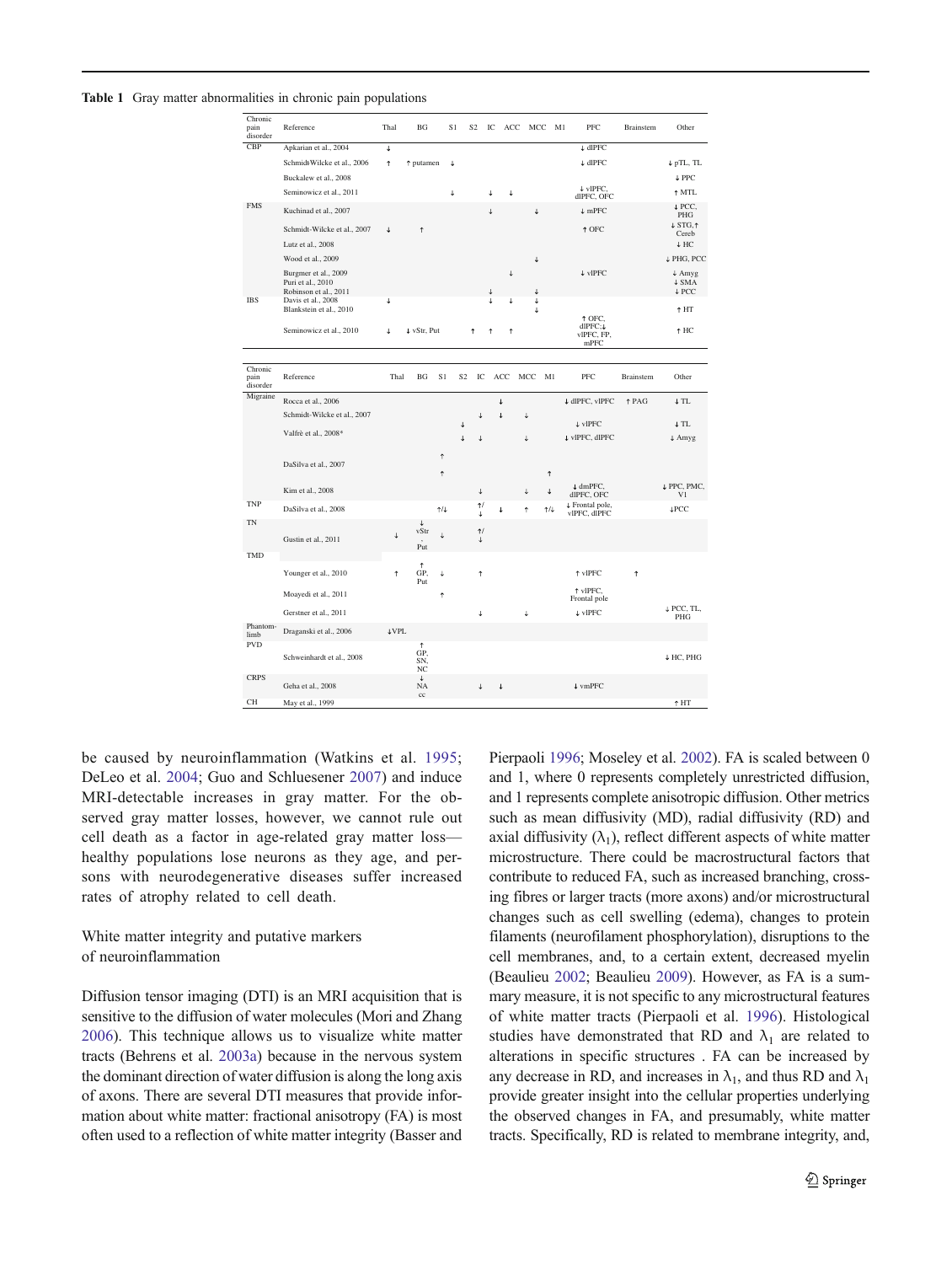#### Table 1 (Continued)

| Chronic<br>pain<br>disorder   | Reference                                                      | Thal       | <b>BG</b>             | S1 | S <sub>2</sub> |    |              | IC ACC MCC M1 |    | <b>PFC</b>                                     | Brainstem | Other                     |
|-------------------------------|----------------------------------------------------------------|------------|-----------------------|----|----------------|----|--------------|---------------|----|------------------------------------------------|-----------|---------------------------|
| <b>CTTH</b>                   | Schmidt-Wilcke et al., 2005                                    |            |                       |    |                | t  | J            | $\downarrow$  |    | $\downarrow$ OFC                               | ι         | ↓ PCC, PHG,<br>pTL, Cereb |
| <b>MOH</b>                    |                                                                |            |                       |    |                |    |              |               |    | $\downarrow$ OFC                               | ¢         |                           |
| HypH                          | Holle et al., 2011                                             |            |                       |    | $\downarrow$   |    |              |               |    | + dlPFC                                        |           | ↓ HT, PCC,<br>TL, Cereb   |
| <b>CPP</b>                    | Farmer et al., 2011 **                                         |            |                       |    |                |    |              |               |    |                                                |           |                           |
| <b>CPTH</b>                   | Obermann et al., 2009***<br>Obermann et al., 2009 <sup>‡</sup> | $\uparrow$ |                       |    |                |    |              | J             |    | $\downarrow$ dlPFC                             | ↑         |                           |
| PIFP                          | SchmidtWilcke et al., 2010                                     |            |                       | T  |                | d. | $\mathbf{L}$ |               | t. | ↓ dlPFC, vmPFC                                 |           |                           |
| Hip OA                        | RodriguezRacke et al., 2009                                    |            |                       | J  |                | J  | J            |               |    | ↓ vmPFC, OFC,<br>vIPFC, 1/4 dIPFC <sup>t</sup> | ↓         | ↓ Cereb,<br>Amyg          |
|                               | Rodriguez-Racke et al., 2009 <sup>##</sup>                     |            |                       |    | $\uparrow$     |    | $\uparrow$   |               |    | 1 dlPFC                                        | ↑         | ↑ Amyg                    |
| Rheum<br>Arth                 | Wartolowska et al, 2012                                        |            | ↑ Put,<br>NAcc,<br>NC |    |                |    |              |               |    |                                                |           |                           |
| Pain<br>disorder <sup>a</sup> | Valet et al., 2009                                             |            |                       |    |                | ı  |              | ↓             |    | $\downarrow$ vmPFC, OFC                        |           | ↓ iTL, PHG                |

Amyg amygdala, ACC anterior cingulate cortex, BG basal ganglia, Cb cerebellum, CH cluster headache, CPP chronic pelvic pain, CPTH chronic posttraumatic headache, CRPS complex regional pain syndrome, dlPFC dorsolateral prefrontal cortex, dmPFC dorsomedial prefrontal cortex, GP globus pallidus, HC hippocampus, Hip OA hip osteoarthritis, HT hypothalamus, HypH hypnic headache, IBS irritable bowel syndrome, IC insular cortex, iTL-inferior temporal lobe, M1 primary motor cortex, MCC midcingulate cortex, MOH medication-overuse headache, mPFC medial prefrontal cortex, MTL medial temporal lobe, NC caudate nucleus, OFC orbitofrontal cortex, PCC posterior cingulate cortex, PFC prefrontal cortex, PHG parahippocampal gyrus, PIFP persistent idiopathic facial pain, PMC premotor cortex, PPC posterior parietal cortex, pTL posterior temporal lobe, Put putamen, PVD provoked vestibulodynia, Rheum Arth rheumatoid arthritis, S1 primary somatosensory cortex, S2 secondary somatosensory cortex, SMA supplementary motor area, SN substantia nigra, STG superior temporal gyrus, Thal thalamus, TMD temporomandibular disorder, TN trigeminal neuralgia, TNP trigeminal neuropathic pain, TL temporal lobe, V1 primary visual cortex, vlPFC ventrolateral prefrontal cortex, vmPFC ventromedial prefrontal cortex, vSTR ventral striatum

<sup>a</sup> Pain disorder is a diagnosis based on the DSM-IV, defined as persistent and chronic pain at one or more sites that cannot be fully explained by a physiological process or physical disorder.

\*Between patient groups analysis: Chronic vs. Episodic

\*\*This study did not identify group differences, but did identify correlations between gray matter and pain characteristics

\*\*\*This study did not identify group differences—the reported differences are from comparing temporary post-traumatic headache to chronic posttraumatic headache (temporary>chronic)

‡This study did not identify group differences—the reported differences are from a longitudinal study comparing time 1 scans with subjects after the pain has resolved

‡‡Longitudinal study comparing time 1 scans with post-operative scans, when pain is resolved

to some extent, myelination; whereas  $\lambda_1$  is related to factors that may disrupt the axon or neurofilament phosphorylation.

Recent studies have suggested that chronic pain may induce neuroinflammation in the brain (Watkins et al. [1995](#page-16-0); DeLeo et al. [2004](#page-13-0); Guo and Schluesener [2007\)](#page-14-0), which can lead to changes in both gray matter and white matter that can be detected by MRI. Therefore, changes in the measures of white matter microstructure may, in fact, be related to neuroinflammation rather than increases or decreases in the number or size of cells and/or axons present in the fields being studied. In this scenario, we would expect that changes in FA are associated to changes in MD and RD, which are markers of inflammation and/or edema (Basser and Pierpaoli [1996](#page-12-0); Beaulieu [2002\)](#page-12-0). The first study to test for abnormalities in white matter microstructure associated with chronic pain, by DaSilva and colleagues (DaSilva et al. [2007](#page-13-0)), reported decreased FA along tracts between the brainstem and the thalamus and the thalamus and S1 cortex of patients with migraine. The authors concluded that there are abnormalities along the ascending nociceptive pathways in migraine patients.

Geha and colleagues (Geha et al. [2008](#page-14-0)) reported white matter abnormalities in patients with complex regional pain syndrome that consisted of lower FA in the cingulum bundle and the adjacent corpus callosum. This was the first study to investigate the abnormalities in white matter tracts by elucidating the connectivity of the region. They reported that abnormal white matter region had fewer connections per unit of distance in CRPS patients compared to controls.

Our lab has investigated white matter abnormalities in patients with irritable bowel syndrome (Chen et al. [2011](#page-13-0)) and in temporomandibular disorder (Moayedi et al. [2012\)](#page-15-0). In irritable bowel disorder, we found that the patients had increased FA in the fornix and the external/extreme capsule, adjacent to the insula. We also found that FA in the anterior insula and the ventroposterior lateral (VPL) thalamus correlated with pain severity. Further, FA in the left insula correlated with pain unpleasantness and duration. Finally, we found that FA in the cingulum bundle was negatively correlated to pain catastrophizing scores, and that there was a positive correlation between FA in the medial thalamus and neuroticism. These findings suggest that patients with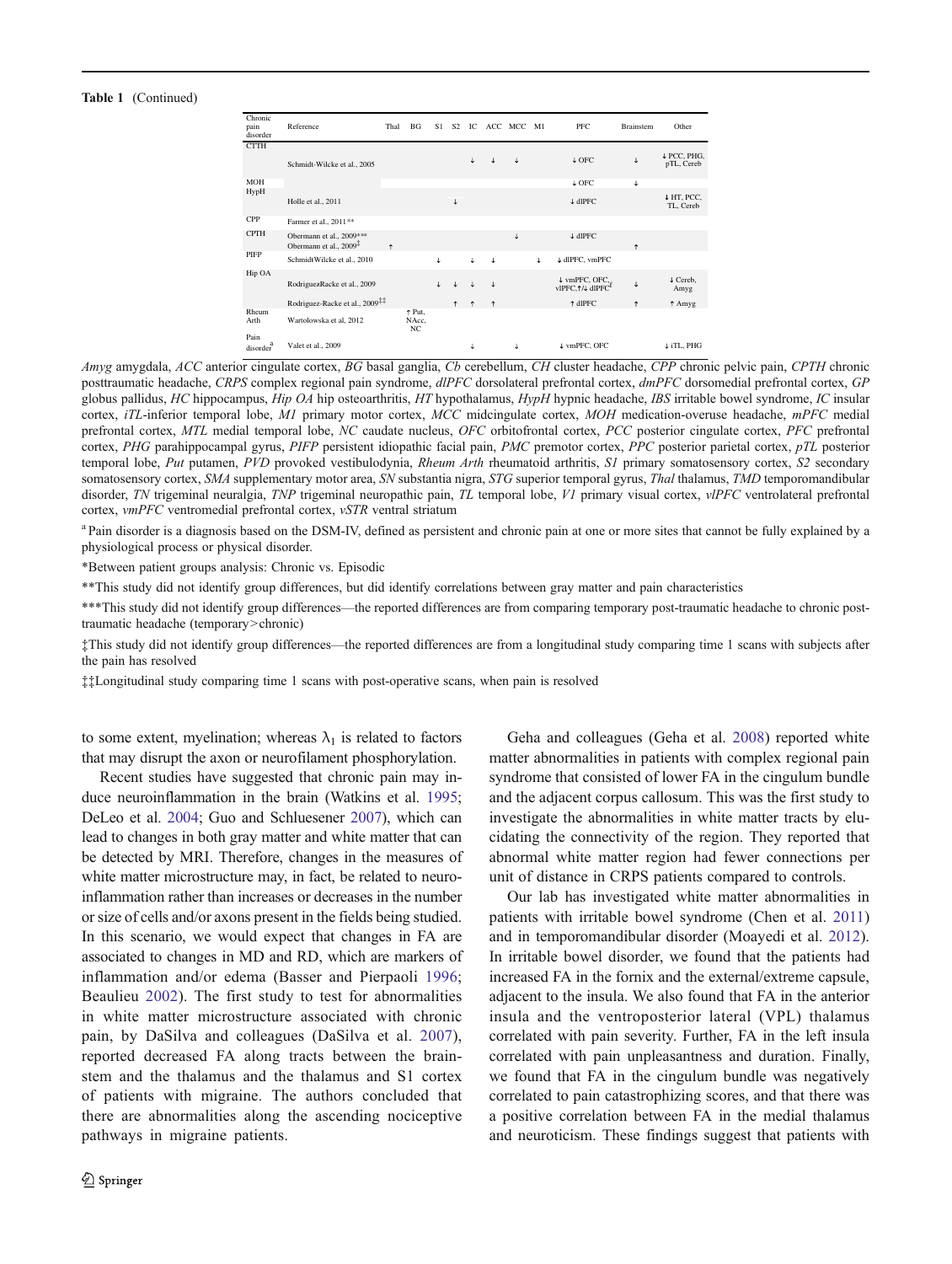irritable bowel disorder have abnormal connections in white matter tracts related to nociception and/or cognitive/limbic function. In temporomandibular disorder, we found widespread reduced FA and increased MD and RD in white matter tracts. In particular these abnormalities were located in the microstructure of the corpus callosum, the internal and external capsule, and white matter tracts associated with the thalamus and primary sensorimotor cortex.

Another study by Szabo and colleagues (Szabo et al. [2012\)](#page-16-0) identified white matter abnormalities in a region where several prominent white matter tracts intersect in patients with migraine. Because of the complexity of the region of white matter, they used probabilistic tractography (see below) to characterize differences in FA. They found that the region was less connected to several pain related regions, including the brainstem; however, these observations were only qualitative.

In addition to the aforementioned studies that have investigated white matter abnormalities in the brains of chronic pain patients, three DTI studies have investigated abnormalities along the trigeminal nerve in patients with trigeminal neuralgia or temporomandibular disorder. One study of trigeminal neuralgia (Fujiwara et al. [2011\)](#page-14-0) did not find any significant abnormalities in the FA, MD, or the cross-sectional area of the patients' trigeminal nerve. This study reported that no significant group differences in the ratio of FA of the affected to the unaffected nerve. However, the study reported significantly more variance in the FA values of patients' trigeminal nerves, compared to controls, and this value was positively correlated to the affected:unaffected ratio of the cross-sectional area of the trigeminal nerve. In another study of trigeminal neuralgia, Leal et al. [\(2011\)](#page-14-0), reported that the affected trigeminal nerve had significantly increased MD, and decreased FA, nerve volume, and cross-sectional area. Furthermore, the decrease in FA was positively correlated to the decrease in volume and cross-sectional area of the trigeminal nerve. Decreased FA and increased MD indicate that there is increased diffusion, or less organization. Therefore, it is possible that the trigeminal nerve has a larger diameter, is inflamed, or is damaged. However, the interpretation is limited as other measures of white matter integrity (RD and  $\lambda_1$ ) were not provided. Our recent study supports the concept that an inflamed trigeminal nerve contributes to chronic pain in temporomandibular disorder since we found that patients had lower FA that was negatively correlated to pain durations, and increased MD and RD in their trigeminal nerves (Moayedi et al. [2012\)](#page-15-0). These studies indicate that there are structural abnormalities along the trigeminal nerves in patients with trigeminal chronic pains. One key question to be investigated in the future is whether inflammatory processes that occur during pain induce these peripheral nerve abnormalities, or whether there is increased or ectopic neural activity that causes the abnormalities over time.

White matter connectivity between brain areas (diffusion tensor imaging/tractography)

The trajectory of white matter tracts can be assessed with various tractography methods. One approach, probabilistic tractography, can delineate pathways between a seed area and target areas, and can calculate the probability of connection between these regions (Behrens et al. [2003b](#page-12-0); Behrens et al. [2007;](#page-12-0) Kucyi et al. [2012\)](#page-14-0). Thus, white matter connectivity fingerprints can be constructed complementary to the functional connectivity fingerprints described above. The sensitivity and specificity of current tractography methods can be excellent (>80 %) as validated in human and animal histology studies (Dyrby et al. [2007;](#page-13-0) Seehaus et al. [2012](#page-15-0)). However, tractography using conventional 3 T MRI scanners is limited by millimeter voxel resolution and the problem in resolving multiple fiber orientations and crossing fibers that occur within single voxels (Le and Johansen-Berg [2012](#page-14-0)).

In addition to delineating tracts in healthy populations, we have used tractography to reveal pathways related to maladaptive pain-related helplessness in temporomandibular disorder (Salomons et al. [2012](#page-15-0)). This study revealed tracts connecting the SMA, MCC and descending to the corticospinal tracts are related to helplessness. We also recently reported that patients with temporomandibular disorder had reduced white matter connectivity between the genu of the corpus callosum and the dorsolateral PFC, and increased connectivity between the corpus callosum and the frontal pole (Moayedi et al. [2012\)](#page-15-0). These abnormalities may be related to dysfunctional antinociceptive pathways in temporomandibular disorder and the cognitive load of pain.

#### Pain-attention interactions

It is well known that there exists an interaction between pain and attention such that in some instances, pain interferes with attention and cognitive processing, while in other situations engagement in a cognitive task can attenuate the pain experience (Eccleston [1995;](#page-13-0) Legrain et al. [2009\)](#page-14-0). The magnitude of pain attenuation in experimental pain settings may vary from mild to modest based on conditions (Seminowicz and Davis [2007a\)](#page-15-0), but the outcome of this interaction has profound impact on the effect of chronic pain on cognitive function on one hand (Kewman et al. [1991;](#page-14-0) Eccleston et al. [1997;](#page-13-0) Park et al. [2001](#page-15-0); Dick et al. [2002\)](#page-13-0), and the potential for chronic pain control through cognitive coping strategies on the other hand (Pincus and Morley [2001](#page-15-0)).

We have explored the brain mechanisms underlying acute and chronic pain-cognition interactions. We found that healthy individuals exhibit one of two types of behavioural outcomes from competing acute pain and cognition resources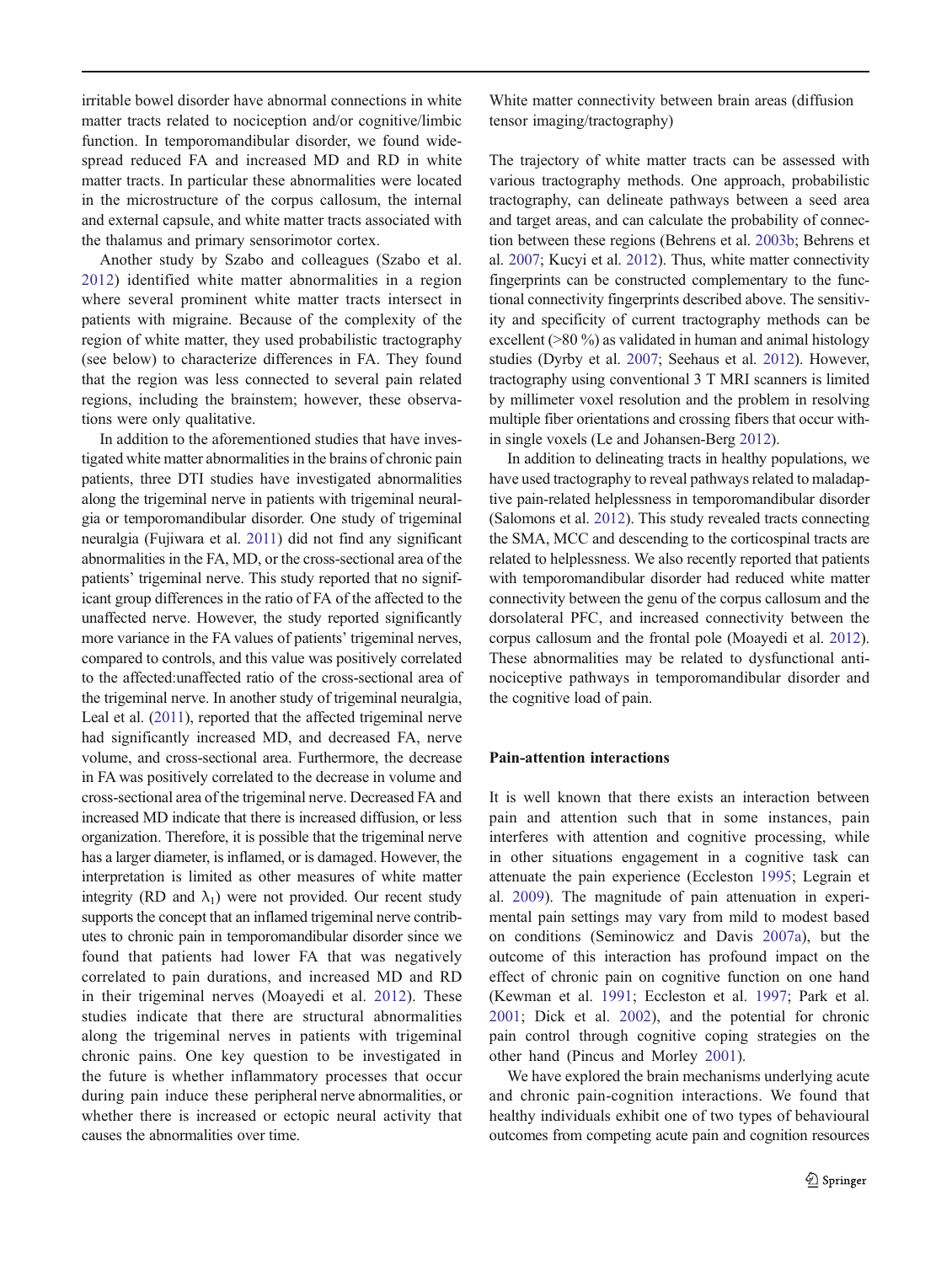(Seminowicz et al. [2004](#page-15-0)). In this study, subjects were required to perform an attention-demanding cognitive task, the Stroop task, in the presence or absence of concurrently applied acute pain stimuli. As we anticipated, one group of subjects, deemed the P-group for pain dominates, the presence of pain impaired the subjects' ability to perform the Stroop (i.e., task reaction time (RT) increased during concurrent pain). However, we also unexpectedly found that in the other group of subjects, deemed the A-group for attention dominates, subjects actually improved their task performance (i.e., RTs decreased) during concurrent pain. Interestingly, we then found that in the Agroup, but not the P-group, cognitive engagement in the Stroop task attenuated pain-evoked fMRI responses in S1, S2 and the anterior insula—key brain areas of the pain system. Interestingly though, the initial early pain-evoked responses were greater for the A-group than the P-group, perhaps indicative of greater salience detection that could more effectively engage the descending pain modulation system. These findings highlight individual differences in coping mechanisms and raise the possibility that a specific type of individual may be better able to cope with chronic pain through their inherent biology or that they may be more amenable to cognitive coping strategies learned through approaches such as cognitive behaviour therapy. The structural underpinnings of these two types of behavioural phenotypes are not yet fully understood but our preliminary studies indicate that P-type individuals have increased gray matter in the insula, mid cingulate cortex, supplementary motor cortex, orbitofrontal cortex, thalamus and caudate nucleus compared to A-type individuals (Erpelding et al. [2010](#page-13-0); Erpelding et al. [2012a\)](#page-13-0).

We also studied how patients with chronic temporomandibular pain respond to Stroop tasks, including variants with an emotions component related to temporomandibular pain (Weissman-Fogel et al. [2011\)](#page-16-0). We found that the patients had slower reaction times than the healthy controls, akin to the Ptype classification. Interestingly, the patients reported that most of the words presented in the Stroop task strongly affected their emotion whereas most of the Stroop words did not have any emotional effect in the health controls. We also found increased Stroop task-evoked fMRI responses (compared to controls) in cortical areas associated with cognitive and emotion functions (e.g., PFC, amygdala, perigenual cingulate) and decoupling of the normally coupled prefrontal-cingulate and amygdalacingulate fMRI correlated activities. These findings suggest that the chronic pain patients show a heighted emotional response when trying to balance their chronic pain with cognitively and emotionally challenging tasks.

#### Individual factors impact pain

Adaptation to ongoing noxious stimuli can be an advantage in chronic pain, but habituation or summation to sustained/ repeated painful stimuli can vary (Price et al. [1980;](#page-15-0) Price et al. [1989;](#page-15-0) Vierck et al. [1997;](#page-16-0) Hashmi and Davis [2008;](#page-14-0) Hashmi and Davis [2009\)](#page-14-0) and some people experience less pain when engaged in a cognitive task. Males and females also can have different pain experiences. For example, we found that women demonstrated greater adaptation to prolonged experimental heat pain stimuli and greater habituation to repeated heat pain stimuli compared to men (Hashmi and Davis [2009\)](#page-14-0).

There are many personality factors that can impact the pain experience and individual brain responses to pain. For example, pain catastrophizing, an "exaggerated negative mental set brought to bear during actual or anticipated pain experience" (Keefe et al. [1989;](#page-14-0) Sullivan et al. [2001;](#page-16-0) Turk [2002](#page-16-0)), comprises rumination, magnification, and helplessness (Osman et al. [1997](#page-15-0); Osman et al. [2000;](#page-15-0) Sullivan et al. [2001](#page-16-0)), and can be assessed with the Pain Catastrophizing Scale (Sullivan et al. [1995](#page-16-0)). Pain catastrophizing has been linked experimentally to increased pain sensitivity and pain as well as chronic pain (Severeijns et al. [2001](#page-15-0); Sullivan et al. [2001](#page-16-0); Seminowicz and Davis [2006](#page-15-0); Edwards et al. [2006;](#page-13-0) Taylor et al. [2010\)](#page-16-0). Individuals with high pain catastrophizing scores do not cope with pain well and may be predisposed to develop chronic pain (Pavlin et al. [2005;](#page-15-0) Forsythe et al. [2008](#page-13-0); Papaioannou et al. [2009](#page-15-0); Sullivan et al. [2009\)](#page-16-0). This may arise in part from an inadequate descending pain modulation system. We found that pain-evoked brain activity in the insula and ACC strongly correlate with PCS scores (Seminowicz and Davis [2006\)](#page-15-0). Furthermore, evoked activity in the dorslolateral PFC of the descending modulation system negatively correlated with PCS scores. We also found correlation of PCS in chronic pain was strongly correlated to dorsolateral PFC gray matter thinning and decreased white matter in the cingulum (Blankstein et al. [2010](#page-12-0); Chen et al. [2011\)](#page-13-0). Furthermore, we found patients with temporomandibular disorder had an abnormal relationship between helplessness and MCC gray matter, mediated by the corticospinal tract (Salomons et al. [2012](#page-15-0)). In these patients there was also a positive correlation between neuroticism and gray matter thickness of the orbitofrontal cortex that is not seen in healthy controls (Moayedi et al. [2011\)](#page-15-0). There are many other studies beyond the scope of this review that highlight the contribution of individual characteristics in pain related behaviours, and brain structure and function.

## Clinical relevance of pain imaging and personalized medicine

Chronic pain control is partly hampered by a lack of therapeutic targets that produce analgesic effects with minimal side effects. However, in the future, functional and structural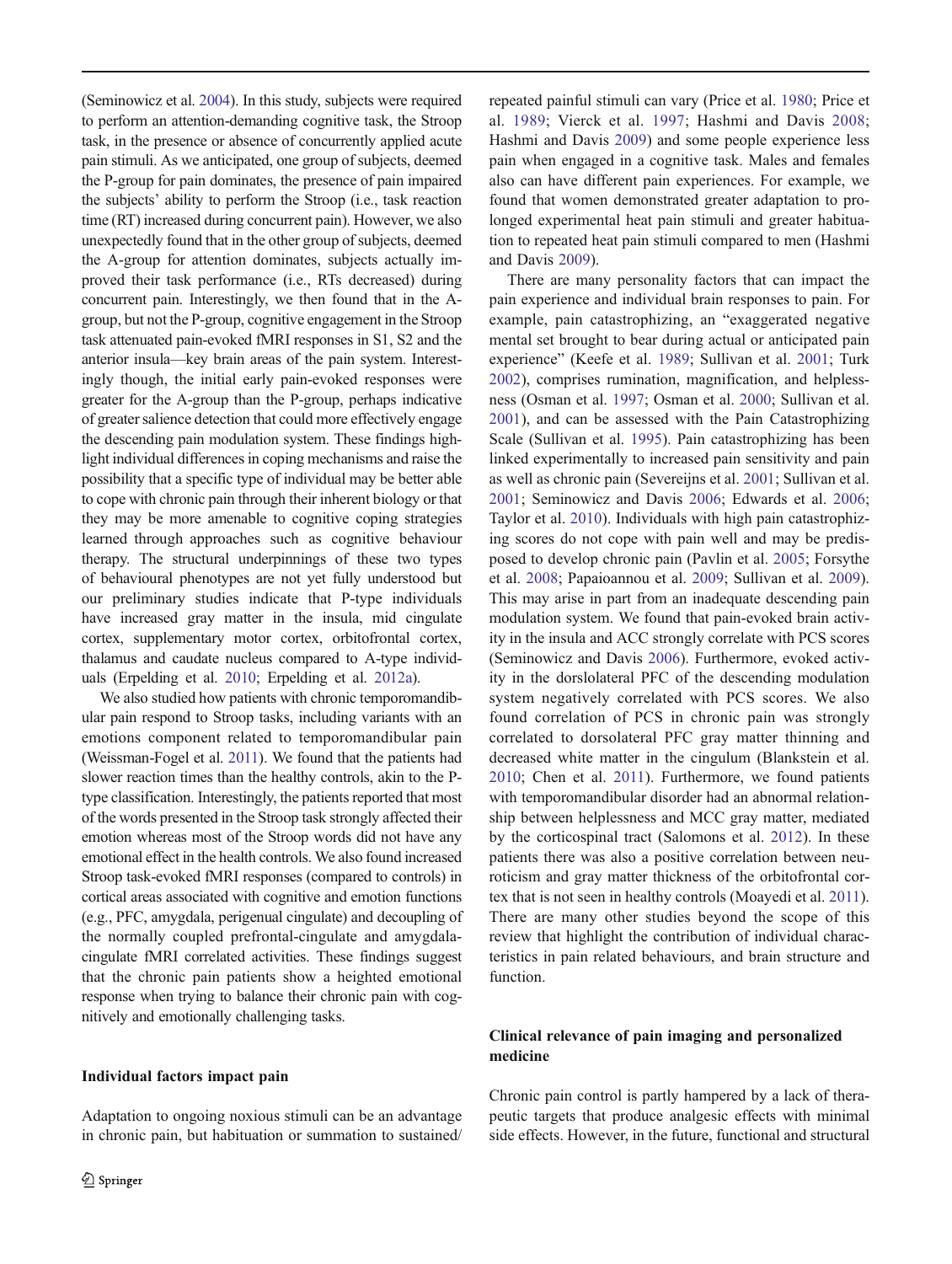<span id="page-12-0"></span>neuroimaging may serve as a useful adjunct for clinical assessment and treatment of chronic pains. For example, as summarized in this article, neuroimaging has shown that the brain not only undergoes plasticity associated with chronic pain but also has the capacity to normalize after effective therapies. Therefore, knowledge gained from fundamental neuroimaging studies of pain may provide insight into biomarkers of chronic pain and the optimal time to intervene with treatment and also can provide insight into potential side effects of treatment (e.g., based on connectivity studies). Importantly, the intersubject variability in both function and structure revealed through neuroimaging can be used to tailor treatment (i.e., personalized medicine). Personalized targeting of key regions of the brain's nociceptive or modulation system while avoiding other areas that control important sensory or cognitive functions (directly or indirectly) could minimize serious side effects of treatment while maximizing analgesia. Thus, more effective treatment of pain might then be based on individual complexities of brain structure and function, rather than a "one size fits all" approach.

However, a great deal of development is still needed before neuroimaging can be applied to individual patients for clinical purposes. For example, although normative group findings in pain imaging studies are relatively consistent, there is individual variability in pain responses across the normal population. Therefore diagnostics of a single individual's finding would need to be evaluated against findings from a very large and diverse normative group. It is critical to address these issues to avoid false negative or false positive findings. There are also significant neuroethical issues related to neuroimaging findings that should be addressed to protect individual privacy, and to ensure that there are no untoward employment, health insurance, and mental health outcomes of inadequate neuroimaging-based diagnostics (for a full discussion, see (Davis [2003](#page-13-0); Davis [2006;](#page-13-0) Davis et al. [2012](#page-13-0))).

Acknowledgements The Davis lab and M. Moayedi are supported by funds from the Canadian Institutes of Health Research and the CIHR strategic training program Cell Signals In Mucosal Inflammation and Pain.

Conflict of interest The authors have no conflicts of interest.

#### References

- Albe-Fessard D, Berkley KJ, Kruger L, Ralston HJ III, Willis WD Jr (1985) Diencephalic mechanisms of pain sensation. Brain Res Rev 9:217–296
- Alsop D (2011) Advances in non-contrast enhanced perfusion assessment. Signapulse: A GE Healthcare MR Publication Spring 51– 54
- Apkarian AV, Krauss BR, Fredrickson BE, Szeverenyi NM (2001) Imaging the pain of low back pain: functional magnetic resonance

imaging in combination with monitoring subjective pain perception allows the study of clinical pain states. Neurosci Lett 299:57–60

- Apkarian AV, Bushnell MC, Treede RD, Zubieta JK (2005) Human brain mechanisms of pain perception and regulation in health and disease. Eur J Pain 9:463–484
- Ashburner J, Friston KJ (2000) Voxel-based morphometry–the methods. NeuroImage 11:805–821
- Augustine JR (1985) The insular lobe in primates including humans. Neurol Res 7:2–10
- Augustine JR (1996) Circuitry and functional aspects of the insular lobe in primates including humans. Brain Res Rev 22:229–244
- Baliki MN, Geha PY, Apkarian AV, Chialvo DR (2008) Beyond feeling: chronic pain hurts the brain, disrupting the default-mode network dynamics. J Neurosci 28:1398–1403
- Baliki MN, Baria AT, Apkarian AV (2011) The cortical rhythms of chronic back pain. J Neurosci 31:13981–13990
- Basser PJ, Pierpaoli C (1996) Microstructural and physiological features of tissues elucidated by quantitative-diffusion-tensor MRI. J Magn Reson B 111:209–219
- Beaulieu C (2002) The basis of anisotropic water diffusion in the nervous system—a technical review. NMR Biomed 15:435–455
- Beaulieu C (2009) The biological basis of diffusion. In: Johansen-Berg H, Behrens TEJ (eds) Diffusion MRI. Elsevier, London, pp 105–126
- Behrens TE, Johansen-Berg H (2005) Relating connectional architecture to grey matter function using diffusion imaging. Philos Trans R Soc Lond B Biol Sci 360:903–911
- Behrens TE, Johansen-Berg H, Woolrich MW, Smith SM, Wheeler-Kingshott CA, Boulby PA, Barker GJ, Sillery EL, Sheehan K, Ciccarelli O, Thompson AJ, Brady JM, Matthews PM (2003a) Non-invasive mapping of connections between human thalamus and cortex using diffusion imaging. Nat Neurosci 6:750–757
- Behrens TE, Woolrich MW, Jenkinson M, Johansen-Berg H, Nunes RG, Clare S, Matthews PM, Brady JM, Smith SM (2003b) Characterization and propagation of uncertainty in diffusion-weighted MR imaging. Magn Reson Med 50:1077–1088
- Behrens TE, Berg HJ, Jbabdi S, Rushworth MF, Woolrich MW (2007) Probabilistic diffusion tractography with multiple fibre orientations: what can we gain? NeuroImage 34:144–155
- Berkley KJ, Parmer R (1974) Somatosensory cortical involvement in responses to noxious stimulation in the cat. Exp Brain Res 20:363–374
- Bingel U, Tracey I (2008) Imaging CNS modulation of pain in humans. Physiology (Bethesda) 23:371–380
- Bingel U, Schoell E, Herken W, Buchel C, May A (2007) Habituation to painful stimulation involves the antinociceptive system. Pain 131:21–30
- Bingel U, Herken W, Teutsch S, May A (2008) Habituation to painful stimulation involves the antinociceptive system–a 1-year followup of 10 participants. Pain 140:393–394
- Blankstein U, Chen J, Diamant NE, Davis KD (2010) Altered brain structure in IBS: potential contributions of pre-existing and disease-driven factors. Gastroenterology 138:1783–1789
- Brüggemann J, Shi T, Apkarian AV (1997) Viscero-somatic neurons in the primary somatosensory cortex (SI) of the squirrel monkey. Brain Res 756:297–300
- Burton H, Videen TO, Raichle ME (1993) Tactile-vibration-activated foci in insular and parietal- opercular cortex studied with positron emission tomography: mapping the second somatosensory area in humans. Somatosens Mot Res 10:297–308
- Bush G, Luu P, Posner MI (2000) Cognitive and emotional influences in anterior cingulate cortex. Trends Cogn Sci 4:215–222
- Casey KL (1982) Neural mechanisms of pain: an overview. Acta Anaesthesiol Scand 74:13–20
- Casey KL, Minoshima S, Morrow TJ, Koeppe RA (1996) Comparison of human cerebral activation patterns during cutaneous warmth, heat pain and deep cold pain. J Neurophysiol 76:571–581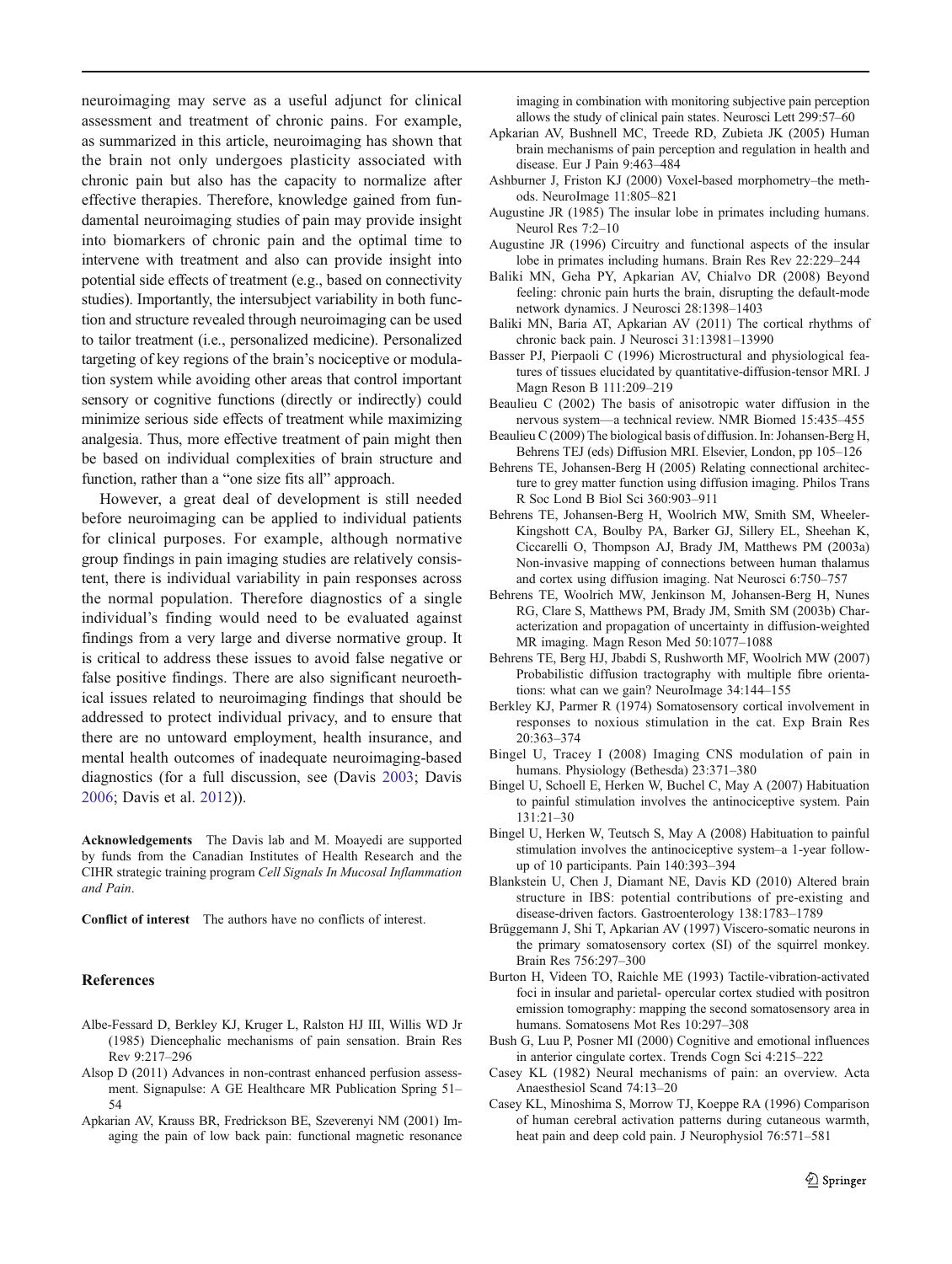- <span id="page-13-0"></span>Chen JY, Blankstein U, Diamant NE, Davis KD (2011) White matter abnormalities in irritable bowel syndrome and relation to individual factors. Brain Res 1392:121–131
- Chiang CY, Dostrovsky JO, Iwata K, Sessle BJ (2011) Role of glia in orofacial pain. Neuroscientist 17:303–320
- Chudler EH, Dong WK, Kawakami Y (1986) Cortical nociceptive responses and behavioral correlates in the monkey. Brain Res 397:47–60
- Chudler EH, Anton F, Dubner R, Kenshalo DR Jr (1990) Responses of SI nociceptive neurons in monkeys and pain sensation in humans elicited by noxious thermal stimulation: effect of interstimulus interval. J Neurophysiol 63:559–569
- Coghill RC, Talbot JD, Evans AC, Meyer E, Gjedde A, Bushnell MC (1994) Distributed processing of pain and vibration by the human brain. J Neurosci 14:4095–4108
- Craig AD (1995) Supraspinal projections of lamina I neurons. In: Besson JM, Guilbaud G, Ollat H (eds) Forebrain areas involved in pain processing. John Libbey Eurotext, Paris, pp 13–25
- Craig AD, Dostrovsky JO (1997) Processing of nociceptive information at supraspinal levels. In: Yaksh TL et al (eds) Anesthesia: biologic foundations. Lippincott-Raven Publishers, Philadelphia, pp 625–642
- Craig AD, Bushnell MC, Zhang ET, Blomqvist A (1994) A thalamic nucleus specific for pain and temperature sensation. Nature 372:770–773
- Craig AD, Krout K, Zhang E-T (1995) Cortical projections to VMpo, a specific pain and temperature relay in primate thalamus. Soc Neurosci Abstr 21:1165
- Craig AD, Reiman EM, Evans A, Bushnell MC (1996) Functional imaging of an illusion of pain. Nature 384:258–260
- Dai W, Garcia D, de Bazelaire C, Alsop DC (2008) Continuous flowdriven inversion for arterial spin labeling using pulsed radio frequency and gradient fields. Magn Reson Med 60:1488–1497
- DaSilva AF, Granziera C, Tuch DS, Snyder J, Vincent M, Hadjikhani N (2007) Interictal alterations of the trigeminal somatosensory pathway and periaqueductal gray matter in migraine. Neuroreport 18:301–305
- Davis KD (2003) Neurophysiological and anatomical considerations in functional imaging of pain. Pain 105:1–3
- Davis KD (2006) Recent advances and future prospects in neuroimaging of actue and chronic pain. Futur Neurol 1:203–213
- Davis KD (2011) Neuroimaging of pain: what does it tell us? Curr Opin Support Palliat Care 5:116–121
- Davis KD, Pope GE (2002) Noxious cold evokes multiple sensations with distinct time courses. Pain 98:179–185
- Davis KD, Kwan CL, Crawley AP, Mikulis DJ (1998) Functional MRI study of thalamic and cortical activations evoked by cutaneous heat, cold and tactile stimuli. J Neurophysiology 80:1533–1546
- Davis KD, Hutchison WD, Lozano AM, Tasker RR, Dostrovsky JO (2000) Human anterior cingulate cortex neurons modulated by attention- demanding tasks. J Neurophysiol 83:3575–3577
- Davis KD, Pope GE, Crawley AP, Mikulis DJ (2002) Neural correlates of prickle sensation: a percept-related fMRI study. Nat Neurosci 5:1121–1122
- Davis KD, Pope GE, Crawley AP, Mikulis DJ (2004) Perceptual illusion of "paradoxical heat" engages the insular cortex. J Neurophysiol 92:1248–1251
- Davis KD, Taylor KS, Hutchison WD, Dostrovsky JO, McAndrews MP, Richter EO, Lozano AM (2005) Human anterior cingulate cortex neurons encode cognitive and emotional demands. J Neurosci 25:8402–8406
- Davis KD, Pope G, Chen J, Kwan CL, Crawley AP, Diamant NE (2008) Cortical thinning in IBS: implications for homeostatic, attention, and pain processing. Neurology 70:153–154
- Davis KD, Taylor KS, Anastakis DJ (2011) Nerve injury triggers changes in the brain. Neuroscientist 17:407–422
- Davis KD, Racine E, Collett B (2012) Neuroethical issues related to the use of brain imaging: Can we and should we use brain imaging as a biomarker to diagnose chronic pain? Pain 153:1555–1559
- De Luca M, Beckmann CF, De SN, Matthews PM, Smith SM (2006) fMRI resting state networks define distinct modes of longdistance interactions in the human brain. NeuroImage 29:1359– 1367
- DeLeo JA, Tanga FY, Tawfik VL (2004) Neuroimmune activation and neuroinflammation in chronic pain and opioid tolerance/hyperalgesia. Neuroscientist 10:40–52
- Derbyshire SWG (2003) A systematic review of neuroimaging data during visceral stimulation. Am J Gastroenterol 98:12–20
- Devinsky O, Morrell MJ, Vogt BA (1995) Contributions of anterior cingulate cortex to behavior. Brain 118:279–306
- Diamant NE (1995) Overview of functional gut disorders: a challenge. Scand J Gastroenterol 213:1–6
- Dick B, Eccleston C, Crombez G (2002) Attentional functioning in fibromyalgia, rheumatoid arthritis, and musculoskeletal pain patients. Arthritis Rheum Arthritis Care Res 47:639–644
- Dong WK, Chudler EH, Sugiyama K, Roberts VJ, Hayashi T (1994) Somatosensory, multisensory, and task-related neurons in cortical area 7b (PF) of unanesthetized monkeys. J Neurophysiol 72:542– 564
- Dostrovsky JO, Craig AD (1996) Nociceptive neurons in primate insular cortex. Soc Neurosci Abstr 22:111
- Downar J, Crawley AP, Mikulis DJ, Davis KD (2002) A cortical network sensitive to stimulus salience in a neutral behavioral context across multiple sensory modalities. J Neurophysiology 87:615–620
- Downar J, Mikulis DJ, Davis KD (2003) Neural correlates of the prolonged salience of painful stimulation. NeuroImage 20:1540– 1551
- Duerden EG, Albanese MC (2011) Hum. Brain Mapp.. doi[:10.1002/](http://dx.doi.org/10.1002/hbm.21416) [hbm.21416](http://dx.doi.org/10.1002/hbm.21416), Dec. 1. [Epub ahead of print]
- Dumitriu D, Hao J, Hara Y, Kaufmann J, Janssen WG, Lou W, Rapp PR, Morrison JH (2010) Selective changes in thin spine density and morphology in monkey prefrontal cortex correlate with aging-related cognitive impairment. J Neurosci 30:7507–7515
- Dyrby TB, Sogaard LV, Parker GJ, Alexander DC, Lind NM, Baare WF, Hay-Schmidt A, Eriksen N, Pakkenberg B, Paulson OB, Jelsing J (2007) Validation of in vitro probabilistic tractography. NeuroImage 37:1267–1277
- Eccleston C (1995) The attentional control of pain: methodological and theoretical concerns. Pain 63:3–10
- Eccleston C, Crombez G, Aldrich S, Stannard C (1997) Attention and somatic awareness in chronic pain. Pain 72:209–215
- Edwards RR, Bingham CO III, Bathon J, Haythornthwaite JA (2006) Catastrophizing and pain in arthritis, fibromyalgia, and other rheumatic diseases. Arthritis Rheum 55:325–332
- Eickhoff SB, Jbabdi S, Caspers S, Laird AR, Fox PT, Zilles K, Behrens TE (2010) Anatomical and functional connectivity of cytoarchitectonic areas within the human parietal operculum. J Neurosci 30:6409–6421
- Erpelding N, Moayedi M, Seminowicz D, Crawley A, Davis K (2010) Cortical grey matter reflects fMRI pain responses and cognitive modulation strategies during pain. Neuroimage Supplement
- Erpelding N, Moayedi M, Davis KD (2012a) Brain gray matter reflects pain response strategies during a cognitive interference task. 14th World Congress on Pain, conference proceedings
- Erpelding N, Moayedi M, Davis KD (2012b) Cortical thickness correlates of pain and temperature sensitivity. Pain 153:1602–1609
- Forsythe ME, Dunbar MJ, Hennigar AW, Sullivan MJ, Gross M (2008) Prospective relation between catastrophizing and residual pain following knee arthroplasty: two-year follow-up. Pain Res Manag 13:335–341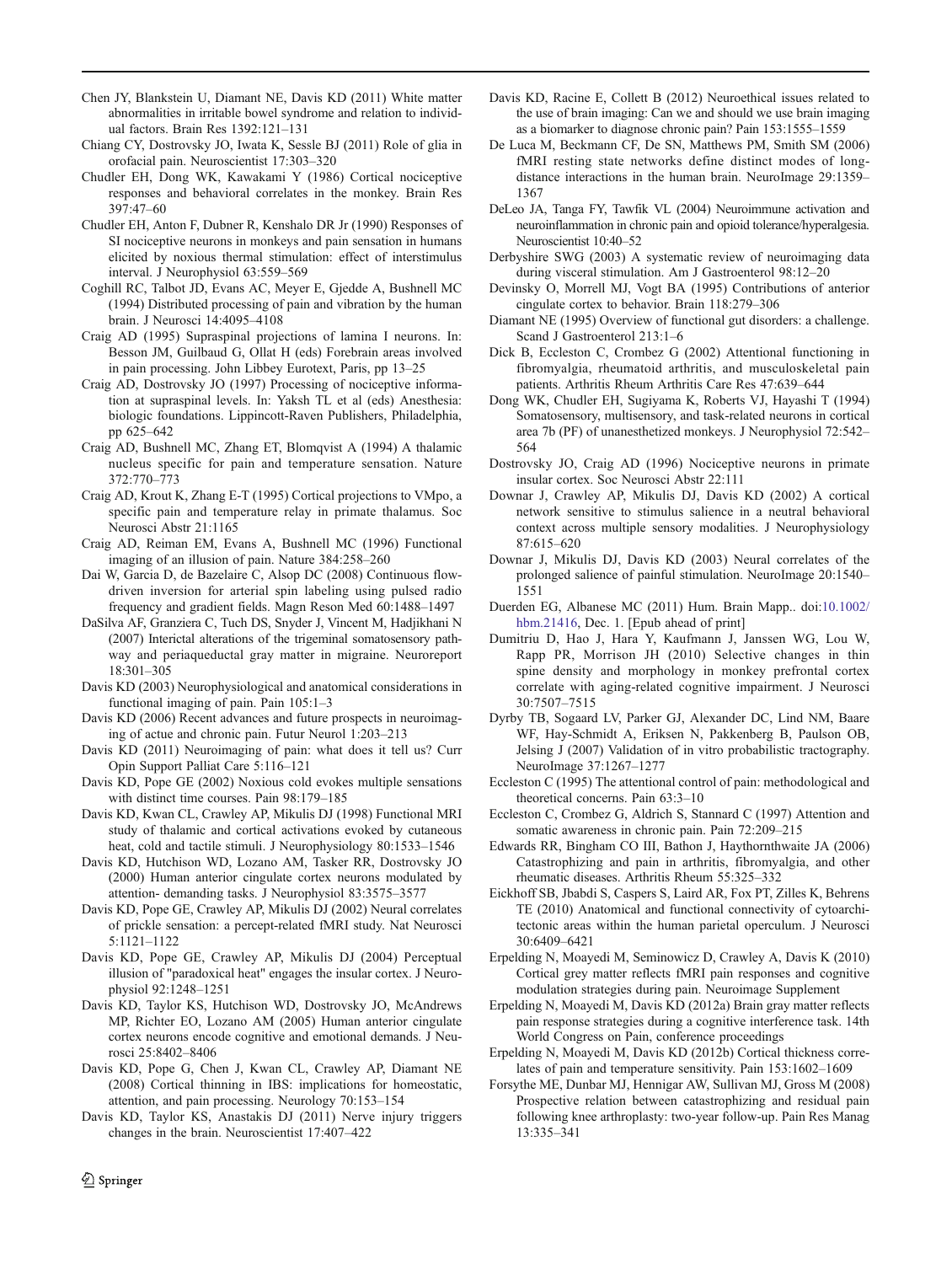- <span id="page-14-0"></span>Fox MD, Snyder AZ, Vincent JL, Corbetta M, Van E, Raichle ME (2005) The human brain is intrinsically organized into dynamic, anticorrelated functional networks. Proc Natl Acad Sci U S A 102:9673–9678
- Fransson P (2005) Spontaneous low-frequency BOLD signal fluctuations: an fMRI investigation of the resting-state default mode of brain function hypothesis. Hum Brain Mapp 26:15–29
- Friston KJ (1994) Functional and effective connectivity in neuroimaging: a synthesis. Hum Brain Mapp 2:56–78
- Fujiwara S, Sasaki M, Wada T, Kudo K, Hirooka R, Ishigaki D, Nishikawa Y, Ono A, Yamaguchi M, Ogasawara K (2011) High-resolution diffusion tensor imaging for the detection of diffusion abnormalities in the trigeminal nerves of patients with trigeminal neuralgia caused by neurovascular compression. J Neuroimaging 21:e102–e108
- Geha PY, Baliki MN, Harden RN, Bauer WR, Parrish TB, Apkarian AV (2008) The brain in chronic CRPS pain: abnormal gray-white matter interactions in emotional and autonomic regions. Neuron 60:570–581
- Greicius MD, Menon V (2004) Default-mode activity during a passive sensory task: uncoupled from deactivation but impacting activation. J Cogn Neurosci 16:1484–1492
- Greicius MD, Krasnow B, Reiss AL, Menon V (2003) Functional connectivity in the resting brain: a network analysis of the default mode hypothesis. Proc Natl Acad Sci U S A 100:253–258
- Greicius MD, Srivastava G, Reiss AL, Menon V (2004) Default-mode network activity distinguishes Alzheimer's disease from healthy aging: evidence from functional MRI. Proc Natl Acad Sci U S A 101:4637–4642
- Guo LH, Schluesener HJ (2007) The innate immunity of the central nervous system in chronic pain: the role of Toll-like receptors. Cell Mol Life Sci 64:1128–1136
- Gusnard DA, Raichle ME, Raichle ME (2001) Searching for a baseline: functional imaging and the resting human brain. Nat Rev Neurosci 2:685–694
- Gwilym SE, Fillipini N, Douaud G, Carr AJ, Tracey I (2010) Thalamic atrophy associated with painful osteoarthritis of the hip is reversible after arthroplasty; a longitudinal voxel-based-morphometric study. Arthritis Rheum 62:2930–2940
- Hashmi JA, Davis KD (2008) Effect of static and dynamic heat pain stimulus profiles on the temporal dynamics and interdependence of pain qualities, intensity, and affect. J Neurophysiol 100:1706–1715
- Hashmi JA, Davis KD (2009) Women experience greater heat pain adaptation and habituation than men. Pain 145:350–357
- Honey CJ, Sporns O, Cammoun L, Gigandet X, Thiran JP, Meuli R, Hagmann P (2009) Predicting human resting-state functional connectivity from structural connectivity. Proc Natl Acad Sci U S A 106:2035–2040
- Howard MA, Krause K, Khawaja N, Massat N, Zelaya F, Schumann G, Huggins JP, Vennart W, Williams SC, Renton TF (2011) Beyond patient reported pain: perfusion magnetic resonance imaging demonstrates reproducible cerebral representation of ongoing postsurgical pain. PLoS One 6:e17096
- Hsieh JC, Belfrage M, Stone-Elander S, Hansson P, Ingvar M (1995) Central representation of chronic ongoing neuropathic pain studied by positron emission tomography. Pain 63:225–236
- Hutchison WD, Davis KD, Lozano AM, Tasker RR, Dostrovsky JO (1999) Pain-related neurons in the human cingulate cortex. Nat Neurosci 2:403–405
- Ichesco E, Quintero A, Clauw DJ, Peltier S, Sundgren PM, Gerstner GE, Schmidt-Wilcke T (2012) Altered functional connectivity between the insula and the cingulate cortex in patients with temporomandibular disorder: A pilot study. Headache 52:441–454
- Kalliomäki J, Weng H-R, Nilsson H-J, Schouenborg J (1993) Nociceptive C fibre input to the primary somatosensory cortex (SI). A field potential study in the rat. Brain Res 622:262–270
- Kato Y, Araki N, Matsuda H, Ito Y, Suzuki C (2010) Arterial spinlabeled MRI study of migraine attacks treated with rizatriptan. J Headache Pain 11:255–258
- Keefe FJ, Brown GK, Wallston KA, Caldwell DS (1989) Coping with rheumatoid arthritis pain: catastrophizing as a maladaptive strategy. Pain 37:51–56
- Kenshalo DR Jr, Isensee O (1983) Responses of primate SI cortical neurons to noxious stimuli. J Neurophysiol 50:1479–1496
- Kenshalo DR, Iwata K, Sholas M, Thomas DA (2000) Response properties and organization of nociceptive neurons in area 1 of monkey primary somatosensory cortex. J Neurophysiol 84:719–729
- Kewman DG, Vaishampayan N, Zald D, Han B (1991) Cognitive impairment in musculoskeletal pain patients. Int J Psychiatr Med 21:253–262
- Kucyi A, Moayedi M, Weissman-Fogel I, Hodaie M, Davis KD (2012) Hemispheric asymmetry in white matter connectivity of the temporoparietal junction with the insula and prefrontal cortex. PLoS One. in press
- Kwan CL, Diamant NE, Mikula K, Davis KD (2005a) Characteristics of rectal perception are altered in irritable bowel syndrome. Pain 113:160–171
- Kwan CL, Diamant NE, Pope G, Mikula K, Mikulis DJ, Davis KD (2005b) Abnormal forebrain activity in functional bowel disorder patients with chronic pain. Neurology 65:1268–1277
- Le BD, Johansen-Berg H (2012) Diffusion MRI at 25: exploring brain tissue structure and function. NeuroImage 61:324–341
- Leal PR, Roch JA, Hermier M, Souza MA, Cristino-Filho G, Sindou M (2011) Structural abnormalities of the trigeminal root revealed by diffusion tensor imaging in patients with trigeminal neuralgia caused by neurovascular compression: a prospective, doubleblind, controlled study. Pain 152:2357–2364
- Legrain V, Damme SV, Eccleston C, Davis KD, Seminowicz DA, Crombez G (2009) A neurocognitive model of attention to pain: behavioral and neuroimaging evidence. Pain 144:230–232
- Legrain V, Iannetti GD, Plaghki L, Mouraux A (2010) The pain matrix reloaded: a salience detection system for the body. Prog Neurobiol 93:111–124
- Lerch JP, Yiu AP, Martinez-Canabal A, Pekar T, Bohbot VD, Frankland PW, Henkelman RM, Josselyn SA, Sled JG (2011) Maze training in mice induces MRI-detectable brain shape changes specific to the type of learning. NeuroImage 54:2086–2095
- Liang M, Mouraux A, Iannetti GD (2012) Bypassing Primary Sensory Cortices—A Direct Thalamocortical Pathway for Transmitting Salient Sensory Information. Cereb Cortex Jan 23. [Epub ahead of print]
- Margulies DS, Kelly AM, Uddin LQ, Biswal BB, Castellanos FX, Milham MP (2007) Mapping the functional connectivity of anterior cingulate cortex. NeuroImage 37:579–588
- Mars RB, Jbabdi S, Sallet J, O'Reilly JX, Croxson PL, Olivier E, Noonan MP, Bergmann C, Mitchell AS, Baxter MG, Behrens TE, Johansen-Berg H, Tomassini V, Miller KL, Rushworth MF (2011) Diffusion-weighted imaging tractography-based parcellation of the human parietal cortex and comparison with human and macaque resting-state functional connectivity. J Neurosci 31:4087–4100
- May A (2008) Chronic pain may change the structure of the brain. Pain 137:7–15
- Mazoyer B, Zago L, Mellet E, Bricogne S, Etard O, Houde O, Crivello F, Joliot M, Petit L, Tzourio-Mazoyer N (2001) Cortical networks for working memory and executive functions sustain the conscious resting state in man. Brain Res Bull 54:287–298
- Metz AE, Yau HJ, Centeno MV, Apkarian AV, Martina M (2009) Morphological and functional reorganization of rat medial prefrontal cortex in neuropathic pain. Proc Natl Acad Sci U S A 106:2423–2428
- Milligan ED, Watkins LR (2009) Pathological and protective roles of glia in chronic pain. Nat Rev Neurosci 10:23–36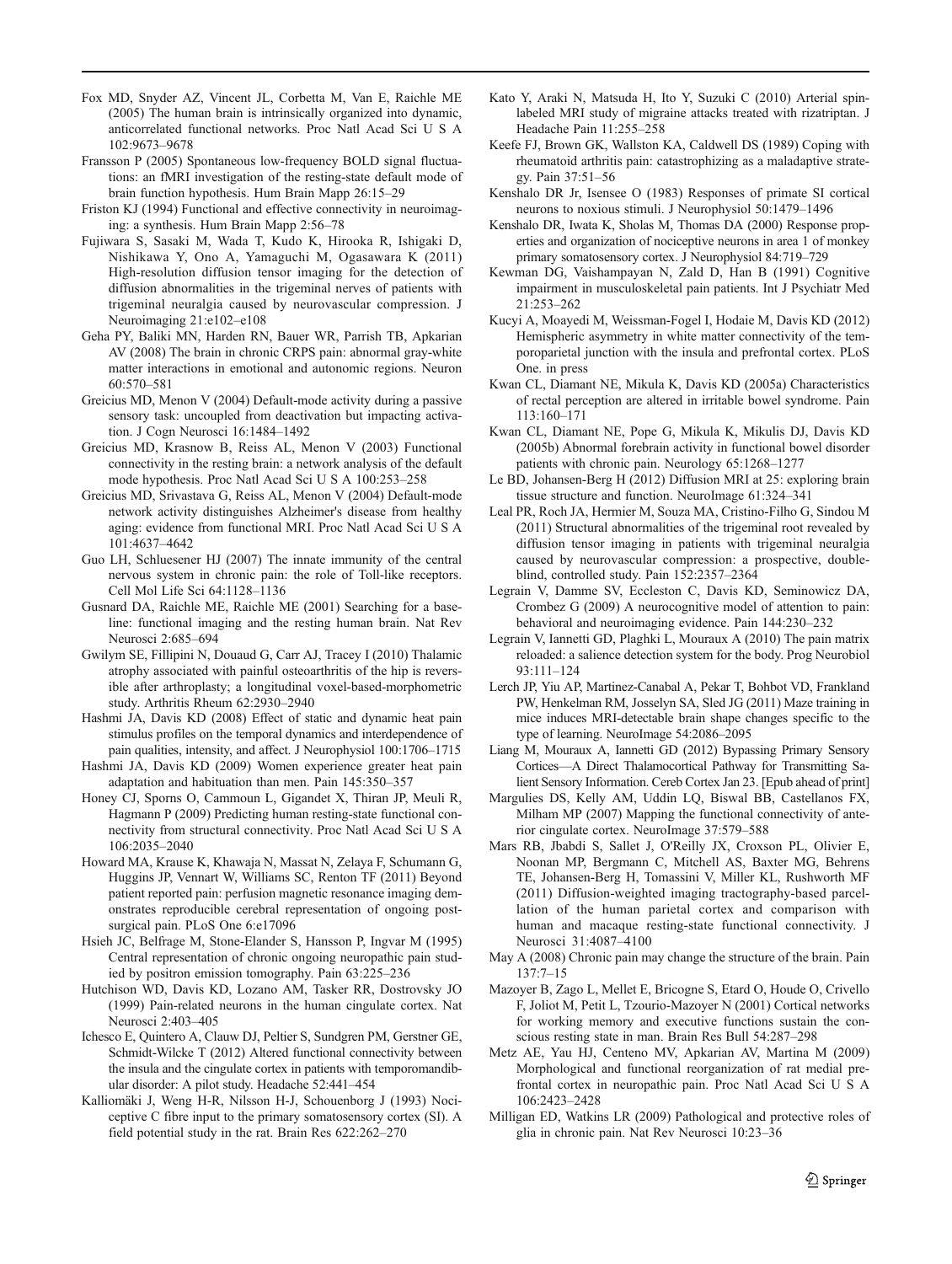- <span id="page-15-0"></span>Moayedi M, Weissman-Fogel I, Crawley AP, Goldberg MB, Freeman BV, Tenenbaum HC, Davis KD (2011) Contribution of chronic pain and neuroticism to abnormal forebrain gray matter in patients with temporomandibular disorder. Neuro-Image 55:277–286
- Moayedi M, Weissman-Fogel I, Salomons TV, Crawley AP, Goldberg MB, Freeman BV, Tenenbaum HC, Davis KD (2012) White matter brain and trigeminal nerve abnormalities in temporomandibular disorder. Pain 153:1467–1477
- Mori S, Zhang J (2006) Principles of Diffusion Tensor Imaging and Its Applications to Basic Neuroscience Research. Neuron 51:527– 539
- Moseley M, Bammer R, Illes J (2002) Diffusion-tensor imaging of cognitive performance. Brain Cogn 50:396–413
- Napadow V, LaCount L, Park K, As-Sanie S, Clauw DJ, Harris RE (2010) Intrinsic brain connectivity in fibromyalgia is associated with chronic pain intensity. Arthritis Rheum 62:2545–2555
- Napadow V, Kim J, Clauw DJ, Harris RE (2012) Decreased intrinsic brain connectivity is associated with reduced clinical pain in fibromyalgia. Arthritis Rheum
- Obermann M, Nebel K, Schumann C, Holle D, Gizewski ER, Maschke M, Goadsby PJ, Diener HC, Katsarava Z (2009) Gray matter changes related to chronic posttraumatic headache. Neurology 73:978–983
- Ogawa S, Lee TM, Kay AR, Tank DW (1990) Brain magnetic resonance imaging with contrast dependent on blood oxygenation. Proc Natl Acad Sci USA 87:9868–9872
- Osman A, Barrios FX, Kopper BA, Hauptmann W, Jones J, O'Neill E (1997) Factor structure, reliability, and validity of the Pain Catastrophizing Scale. J Behav Med 20:589–605
- Osman A, Barrios FX, Gutierrez PM, Kopper BA, Merrifield T, Grittmann L (2000) The Pain Catastrophizing Scale: further psychometric evaluation with adult samples. J Behav Med 23:351–365
- Owen DG, Bureau Y, Thomas AW, Prato FS, St Lawrence KS (2008) Quantification of pain-induced changes in cerebral blood flow by perfusion MRI. Pain 136:85–96
- Owen DG, Clarke CF, Ganapathy S, Prato FS, St Lawrence KS (2010) Using perfusion MRI to measure the dynamic changes in neural activation associated with tonic muscular pain. Pain 148:375–386
- Pakkenberg B, Gundersen HJ (1997) Neocortical neuron number in humans: effect of sex and age. J Comp Neurol 384:312–320
- Pan H, Epstein J, Silbersweig DA, Stern E (2011) New and emerging imaging techniques for mapping brain circuitry. Brain Res Rev 67:226–251
- Papaioannou M, Skapinakis P, Damigos D, Mavreas V, Broumas G, Palgimesi A (2009) The role of catastrophizing in the prediction of postoperative pain. Pain Med 10:1452–1459
- Park DC, Glass JM, Minear M, Crofford LJ (2001) Cognitive function in fibromyalgia patients. Arthritis Rheum 44:2125–2133
- Pavlin DJ, Sullivan MJ, Freund PR, Roesen K (2005) Catastrophizing: a risk factor for postsurgical pain. Clin J Pain 21:83–90
- Peters A, Morrison JH, Rosene DL, Hyman BT (1998) Feature article: are neurons lost from the primate cerebral cortex during normal aging? Cereb. Cortex 8:295–300
- Peyron R, Garcia-Larrea L, Gregoire MC, Costes N, Convers P, Lavenne F, Mauguiere F, Michel D, Laurent B (1999) Haemodynamic brain responses to acute pain in humans: sensory and attentional networks. Brain 122(Pt 9):1765–1780
- Peyron R, Laurent B, Garcia-Larrea L (2000) Functional imaging of brain responses to pain. A review and meta–analysis. Neurophysiol Clin 30:263–288
- Pierpaoli C, Jezzard P, Basser PJ, Barnett A, Di CG (1996) Diffusion tensor MR imaging of the human brain. Radiology 201:637–648
- Pincus T, Morley S (2001) Cognitive-processing bias in chronic pain: a review and integration. Psychol Bull 127:599–617
- Ploner M, Lee MC, Wiech K, Bingel U, Tracey I (2010) Prestimulus functional connectivity determines pain perception in humans. Proc Natl Acad Sci U S A 107:355–360
- Porro CA, Lui F, Facchin P, Maieron M, Baraldi P (2004) Percept-related activity in the human somatosensory system: functional magnetic resonance imaging studies. Magn Reson Imag 22:1539–1548
- Price DD, Barrell JJ, Gracely RH (1980) A psychophysical analysis of experiential factors that selectively influence the affective dimension of pain. Pain 8:137–149
- Price DD, McHaffie JG, Larson MA (1989) Spatial summation of heatinduced pain: influence of stimulus area and spatial separation of stimuli on perceived pain sensation intensity and unpleasantness. J Neurophysiol 89:1270–1279
- Raichle ME, MacLeod AM, Snyder AZ, Powers WJ, Gusnard DA, Shulman GL (2001) A default mode of brain function. Proc Natl Acad Sci U S A 98:676–682
- Rodriguez-Raecke R, Niemeier A, Ihle K, Ruether W, May A (2009) Brain gray matter decrease in chronic pain is the consequence and not the cause of pain. J Neurosci 29:13746–13750
- Salomons TV, Moayedi M, Weissman-Fogel I, Goldberg MB, Freeman BV, Tenenbaum HC, Davis KD (2012) Perceived Helplessness is Associated with Individual Differences in the Central Motor Output System. Eur J Neurosci. 35:1481–1487
- Schneider RJ, Friedman DP, Mishkin M (1993) A modality-specific somatosensory area within the insula of the rhesus monkey. Brain Res 621:116–120
- Schweinhardt P, Kuchinad A, Pukall CF, Bushnell MC (2008) Increased gray matter density in young women with chronic vulvar pain. Pain 140:411–419
- Seehaus AK, Roebroeck A, Chiry O, Kim DS, Ronen I, Bratzke H, Goebel R, Galuske RA (2012) Histological Validation of DW-MRI Tractography in Human Postmortem Tissue. Cereb Cortex
- Seminowicz DA, Davis KD (2006) Cortical responses to pain in healthy individuals depends on pain catastrophizing. Pain 120:297–306
- Seminowicz DA, Davis KD (2007a) A re-examination of paincognition interactions: implications for neuroimaging. Pain  $130.8 - 13$
- Seminowicz DA, Davis KD (2007b) Pain enhances functional connectivity of a brain network evoked by performance of a cognitive task. J Neurophysiol 97:3651–3659
- Seminowicz DA, Mikulis DJ, Davis KD (2004) Cognitive modulation of pain-related brain responses depends on behavioral strategy. Pain 112:48–58
- Seminowicz DA, Wideman TH, Naso L, Hatami-Khoroushahi Z, Fallatah S, Ware MA, Jarzem P, Bushnell MC, Shir Y, Ouellet JA, Stone LS (2011) Effective treatment of chronic low back pain in humans reverses abnormal brain anatomy and function. J Neurosci 31:7540–7550
- Severeijns R, Vlaeyen JW, van den Hout MA, Weber WE (2001) Pain catastrophizing predicts pain intensity, disability, and psychological distress independent of the level of physical impairment. Clin J Pain 17:165–172
- Sikes RW, Vogt BA (1992) Nociceptive neurons in area 24 of rabbit cingulate cortex. J Neurophysiol 68:1720–1732
- Smith SM, Jenkinson M, Johansen-Berg H, Rueckert D, Nichols TE, Mackay CE, Watkins KE, Ciccarelli O, Cader MZ, Matthews PM, Behrens TE (2006) Tract-based spatial statistics: voxelwise analysis of multi-subject diffusion data. NeuroImage 31:1487–1505
- Smith SM, Fox PT, Miller KL, Glahn DC, Fox PM, Mackay CE, Filippini N, Watkins KE, Toro R, Laird AR, Beckmann CF (2009) Correspondence of the brain's functional architecture during activation and rest. Proc Natl Acad Sci U S A 106:13040–13045
- Strigo IA, Duncan GH, Boivin M, Bushnell MC (2003) Differentiation of visceral and cutaneous pain in the human brain. J Neurophysiol 89:3294–3303